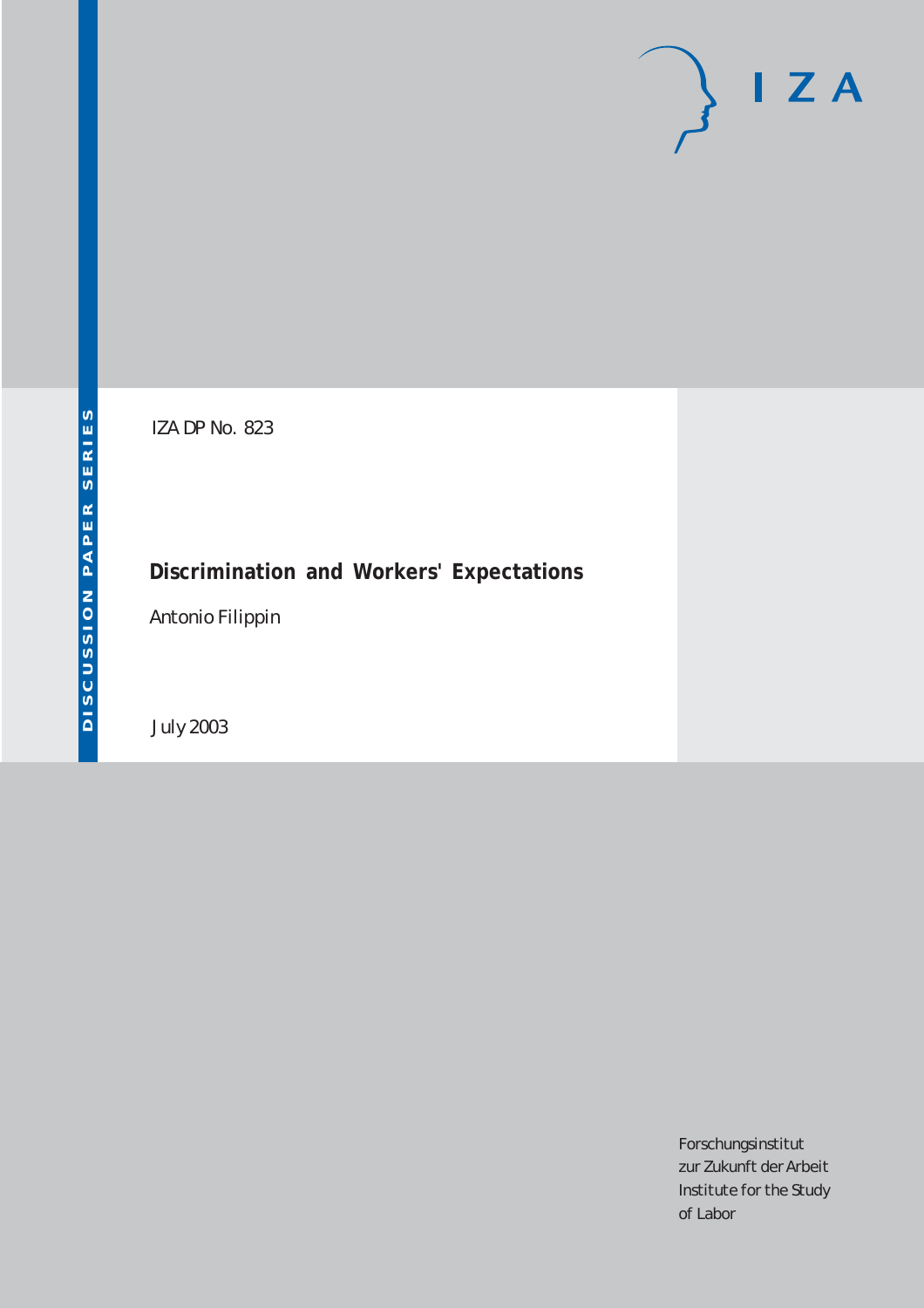# **Discrimination and Workers' Expectations**

# **Antonio Filippin**

*University of Milan, EUI and IZA Bonn* 

Discussion Paper No. 823 July 2003

IZA

P.O. Box 7240 D-53072 Bonn Germany

Tel.: +49-228-3894-0 Fax: +49-228-3894-210 Email: [iza@iza.org](mailto:iza@iza.org)

This Discussion Paper is issued within the framework of IZA's research area *The Future of Labor.* Any opinions expressed here are those of the author(s) and not those of the institute. Research disseminated by IZA may include views on policy, but the institute itself takes no institutional policy positions.

The Institute for the Study of Labor (IZA) in Bonn is a local and virtual international research center and a place of communication between science, politics and business. IZA is an independent, nonprofit limited liability company (Gesellschaft mit beschränkter Haftung) supported by Deutsche Post World Net. The center is associated with the University of Bonn and offers a stimulating research environment through its research networks, research support, and visitors and doctoral programs. IZA engages in (i) original and internationally competitive research in all fields of labor economics, (ii) development of policy concepts, and (iii) dissemination of research results and concepts to the interested public. The current research program deals with (1) mobility and flexibility of labor, (2) internationalization of labor markets, (3) welfare state and labor market, (4) labor markets in transition countries, (5) the future of labor, (6) evaluation of labor market policies and projects and (7) general labor economics.

IZA Discussion Papers often represent preliminary work and are circulated to encourage discussion. Citation of such a paper should account for its provisional character. A revised version may be available on the IZA website ([www.iza.org](http://www.iza.org/)) or directly from the author.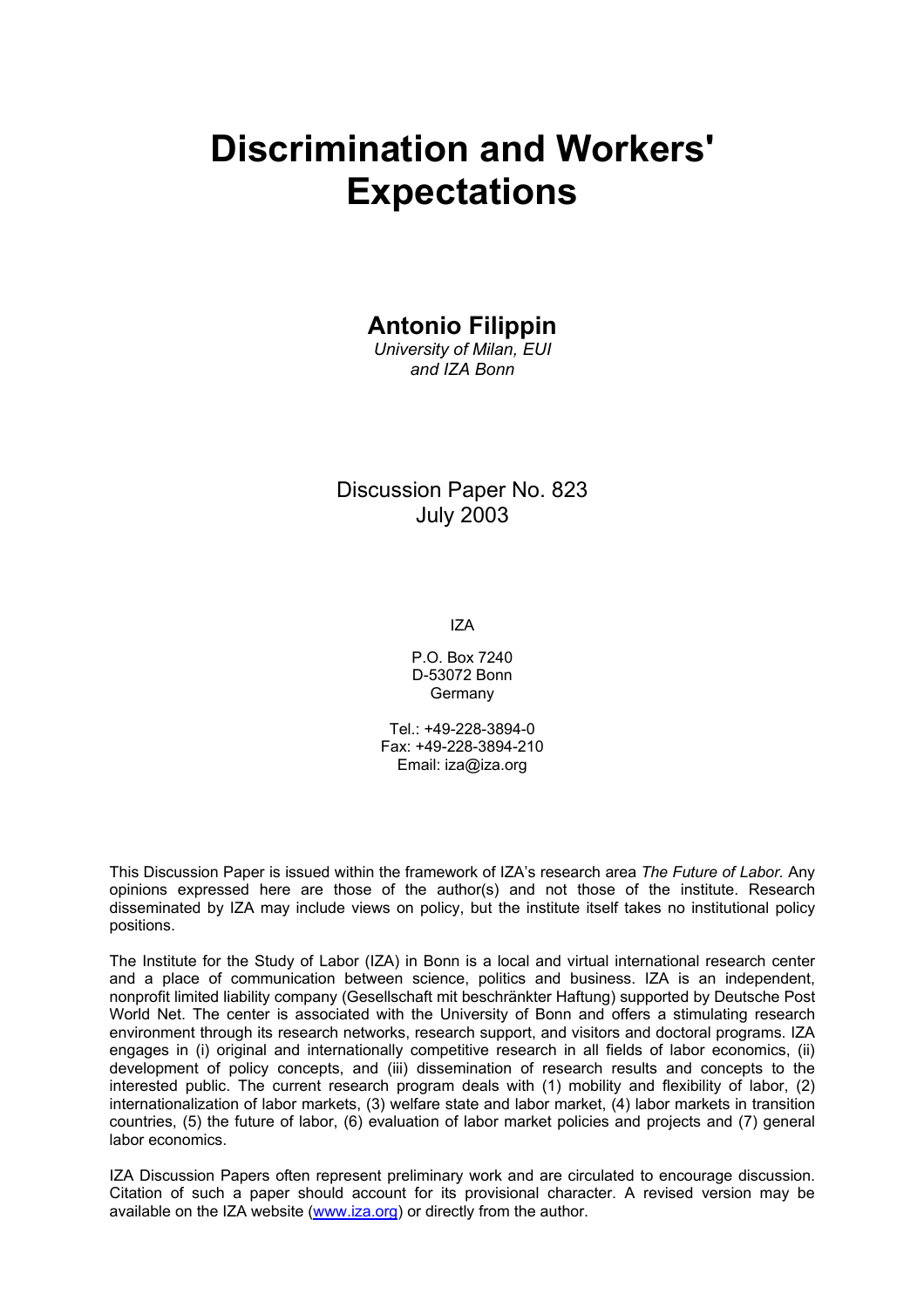IZA Discussion Paper No. 823 July 2003

# **ABSTRACT**

# **Discrimination and Workers' Expectations**[∗](#page-2-0)

The paper explores the role of workers' expectations as an original explanation for the puzzling long run persistence of observed discrimination against some minorities in the labor market. A game of incomplete information is presented, showing that *ex ante* identical groups of workers may be characterized by unequal outcomes in equilibrium due to their different beliefs, even though discriminatory tastes and statistical discrimination by employers have disappeared. Wrong beliefs of being discriminated against are self-confirming in this circumstance, being the ultimate cause of a lower percentage of promotions which supports these wrong beliefs.

JEL Classification: J71, J15, J24, D84, C79

Keywords: discrimination, workers' expectations, self-confirming beliefs

Antonio Filippin Department of Economics University of Milan Via Mercalli, 23 20122 Milan Italy Email: [antonio.filippin@unimi.it](mailto:Antonio.filippin@unimi.it)

 $\overline{a}$ 

<span id="page-2-0"></span><sup>∗</sup> I would like to thank Pierpaolo Battigalli and Andrea Ichino for their excellent supervision, Thomas Bauer, Giuseppe Bertola, Roger Farmer, Ramon Marimon, Massimo Motta, Giulana Palumbo as well as seminar participants at RES 2003, EEA 2002, EUI, IZA Summer School 2002 for their valuable suggestions. Needless to say, all the remaining errors are mine.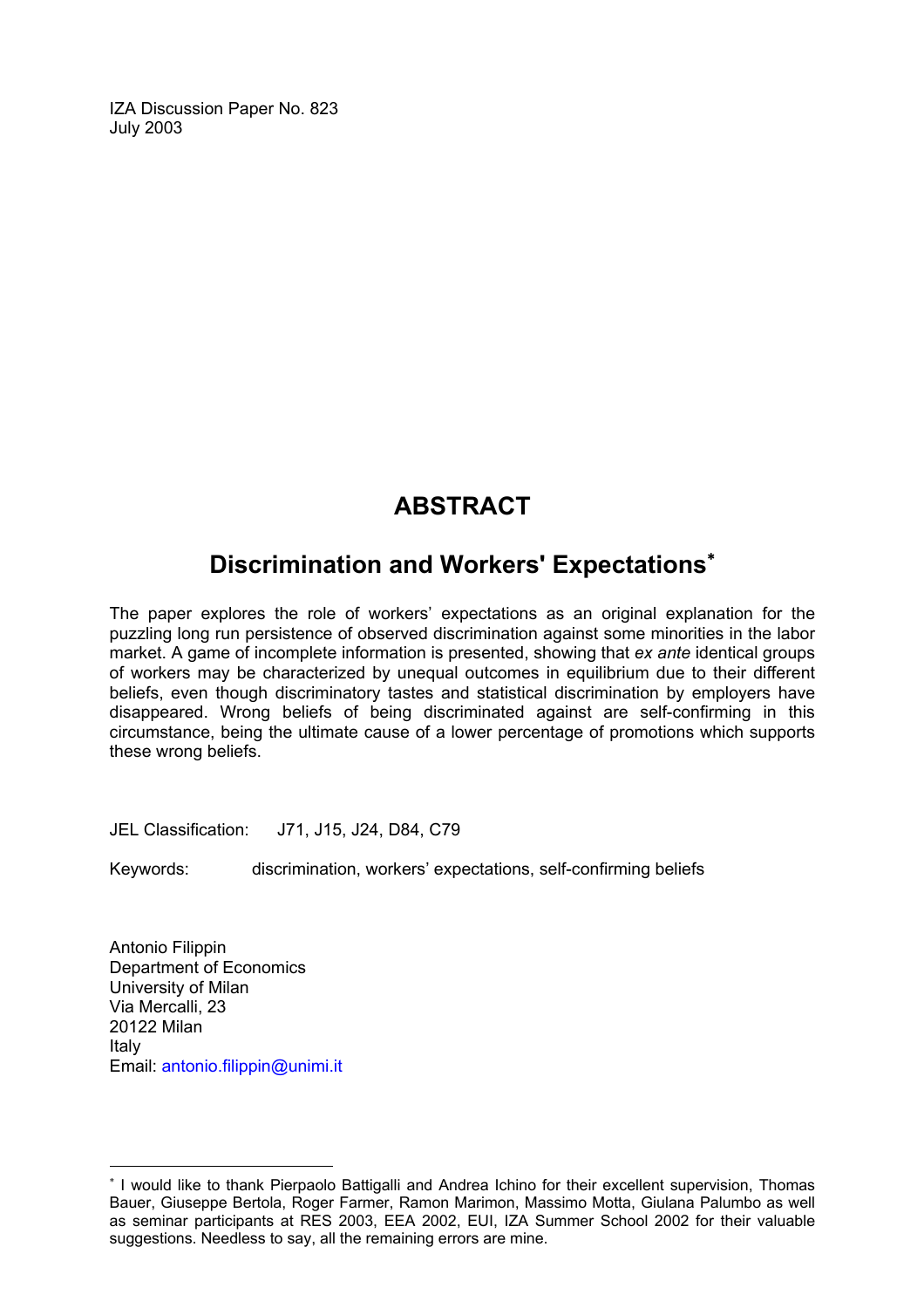# 1 Introduction

Despite several contributions to the literature, there is still no widely shared explanation for the long-run persistence of discrimination in the labor markets. Moreover, the neoclassical theory of discrimination is mostly a demand-side theory. There are very few contributions where workers' heterogeneity matters, and, to the best of my knowledge, only a recent paper by Breen and Garcia-Penalosa (2002) studies the possibility that unequal outcomes may persist for reasons attributable to workers' expectations. The goal of this paper is to set up a static model where preferences and beliefs of both sides of the labor market matter. The advantage of a theoretical framework obtained following this approach is twofold. First, the main contributions to the discrimination literature can be nested and therefore jointly analyzed. Second, it is possible to explore the role of workers' expectations, so far neglected in the literature, which are instead the focus of this paper.

The model is formalized as a two-stage game of incomplete information in which populations of workers and employers are engaged. In every constituent game, i.e. in every repetition of the game played by actors randomly drawn from their populations, three players participate: one employer and two workers, one of whom belongs to a minority group. The employer promotes one (and only one) of the two workers after having observed their output, which is a function of effort and taste for work, the latter unobservable. Crucially for the results of this paper, promotions depend via effort on workers' expectations about the unknown employer's type, which captures the possible disutility of promoting a minority worker. More generally, promotions depend on both employers' and workers' type as well as on their beliefs about opponents' type-strategy profile.

The importance of workers' expectations can be appreciated by comparing the equilibrium outcome in terms of promotions arising when minority workers overestimate the percentage of discriminatory employers as opposed to a situation in which beliefs are correct ceteris paribus. Even in a labor market where employers do not discriminate against minority workers either directly or statistically, and where the distribution of ability and taste for work is the same across groups of workers, unequal outcomes may still arise due only to workers' expectations. It is worth stressing that such assumptions are made in order to test workers' expectations as a "stand-alone" source of unequal outcomes from a theoretical point of view, not because other sources are regarded as negligible. What happens is that wrong beliefs of being discriminated against are selfconfirming in equilibrium. Minority groups who expect of being discriminated against supply less effort on average, because of a lower expected return. This induces a lower percentage of promotions within minority workers even though employers do not discriminate against them either directly or statistically. In turn, this outcome is consistent with minority workers' beliefs that there are employers characterized by discriminatory tastes.

Minority workers do not "test" their beliefs, meaning that they do not verify whether the employers would have promoted them had they chosen higher effort, because no single worker has any incentive to experiment. Moreover, the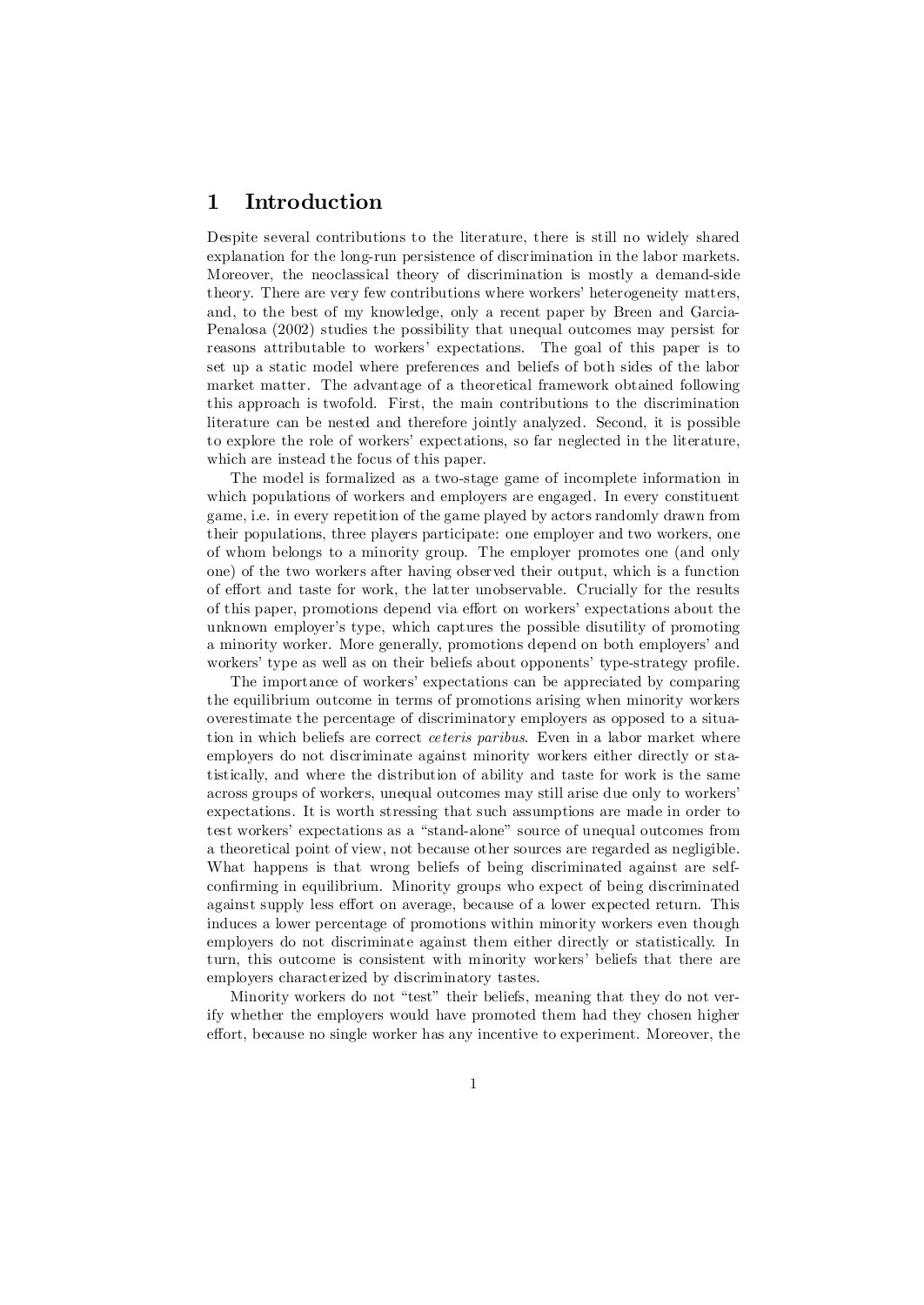main result, i.e. that unequal outcomes may be ascribable to workers' different expectations, is robust both to trial work periods, which are instead an effective policy device to break down statistical discrimination outcomes, and to a not too strong degree of affirmative actions like quotas. The conclusion is that workers' expectations may well contribute the puzzling long-run persistency of unequal outcomes observed in the labor market.

The structure of this paper is as follows. After some definitions are outlined in Section 1.1, the constituent game of the model, i.e. the game after the players have already been matched, is presented in Section 2.1. The population game, the matching process and the information structure, necessary to characterize beliefs, are described in Section 2.2. The connections of the model to the related literature are sketched in Section 3. Section 4 concentrates on the analysis of the equilibria of the model and its policy implications. Section 5 concludes.

# 1.1 Definitions

Before presentating the model, it is useful to clarify the meaning of certain concepts used throughout this paper.

First, productivity stands for output per worker. It does not refer to a worker's innate characteristic. In this model productivity is something endogenous, determined by ability, effort and taste for work. Therefore, a more productive worker is simply a worker characterized by a higher output.

Second, in the literature many different and occasionally contradicting definitions have been used referring to discrimination in the labor market. Discrimination has been defined either as different achievements (wages, promotions) for equally *productive* workers, or as different achievements for  $ex$  ante equal workers, i.e. for workers with the same ability and taste for work. Not infrequently, the two concepts have been used interchangeably, but this seems inappropriate, because  $ex$  ante equal workers can be characterized by different productivity in equilibrium.

A good compromise, partially following Blau, Ferber and Winkler (2002), is to use two different definitions. On the one hand, following the "equal pay for equal work" principle, **direct discrimination** can be defined as a different treatment in terms of wages, promotions, or job allocations for equally productive workers.<sup>1</sup> On the other hand, a more comprehensive definition seems to be necessary, too. The reason is that it would be hard to consider as discriminatory an employer who pays or promotes minority workers less (on average) if they are (on average) proportionally less productive. Nevertheless, it would be misleading to disregard the fact that many factors, and direct discrimination can be one of the most important, may affect workers' behavior. If minority workers are less productive, for example, because they have changed their behavior reacting to a worse job assignment, the different achievements should not be viewed as equal treatment, even if there is no evidence of direct discrimination. Such a situation is captured by the more comprehensive concept of cumulative

 $1$  Often the definition of direct discrimination refers to "equally qualified" workers.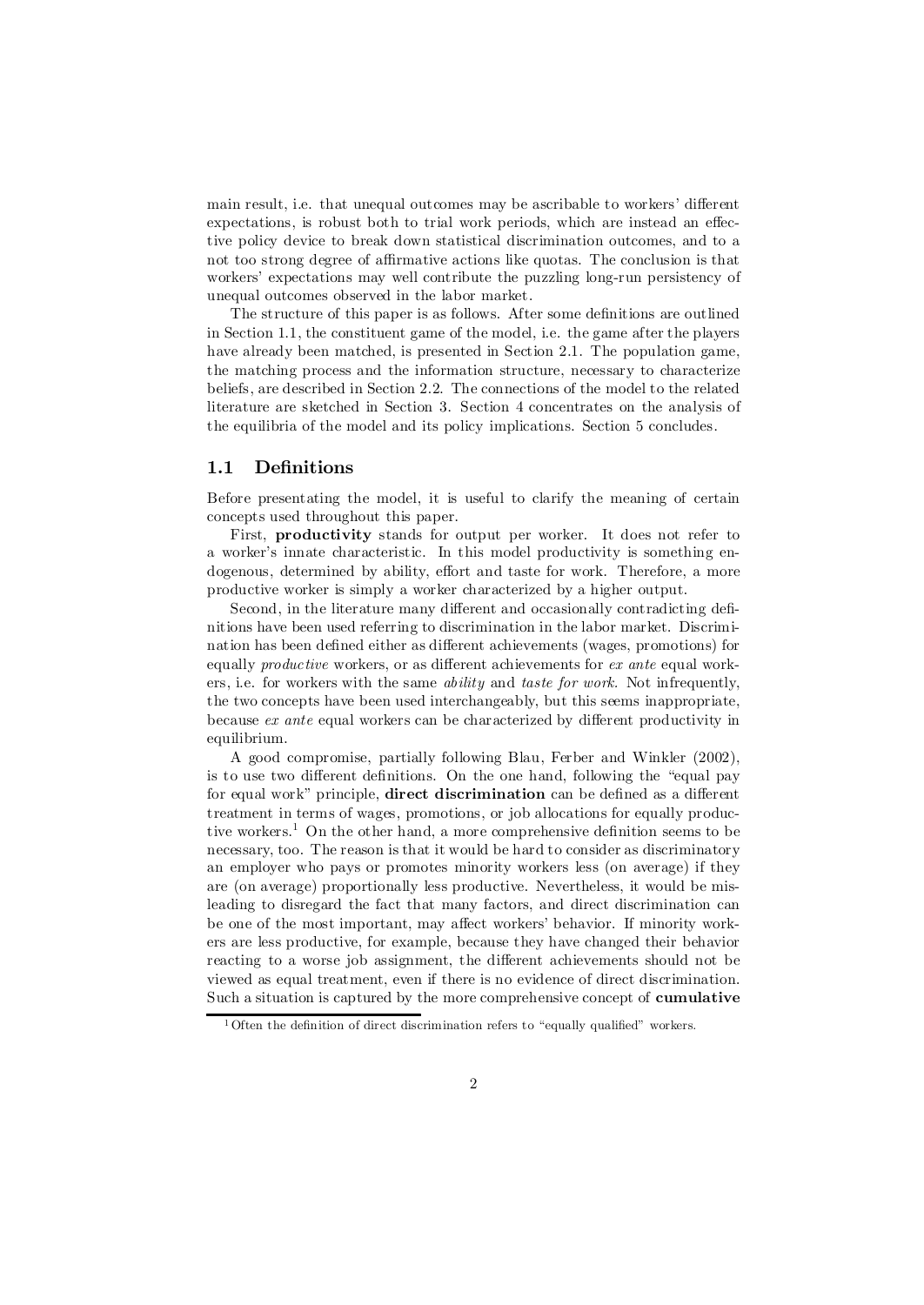discrimination, defined as different achievements for  $ex$  ante equal workers.

Another distinction that deserves to be mentioned is that between group and individual discrimination. The former happens when different achievements are observed on average either between groups of workers that are on average equally productive (direct group discrimination) or between groups of workers which are ex ante equal (cumulative group discrimination). The latter happens when an individual is judged on the basis of group membership rather than upon his or her own characteristics only. Individual discrimination is a characteristic of all the models of incomplete information and concerns both the majority and the minority group. Moreover, it does not imply group discrimination. Henceforth, even though not specified, discrimination always refers to group discrimination.

# 2 The Model

The model is formalized as a two-stage game of incomplete information in which populations of workers and employers are engaged. The two populations of workers differ because of an observable characteristic (race, gender, etc.) which does not affect their output (productivity)  $\pi$ . The observable characteristic distinguishes the so-called majority worker, identified by superscript  $A$ , from the so-called minority worker, identified by superscript  $B$ . Employers are denoted by superscript  $F$ .

The following section focuses on the constituent game, i.e. on what happens after the players have been drawn from their populations and matched. The population game, the matching process and the information structure, necessary to characterize beliefs, are described in Section 2.2.

# 2.1 The constituent game

In every constituent game one employer and two workers, one of whom is a "minority" worker, are drawn from their populations and play a two-stage game. In the first period both workers choose one out of three possible levels of effort  $e_A^1, e_B^1 \in E = \{l, i, h\}$ , where l stands for "low", i stands for "intermediate" and  $h$  stands for "high". The employer observes workers' productivity in the first period and promotes one (and only one) of the two workers. After having observed the employer's decision, workers choose a level of effort for the second period  $e_A^2, e_B^2 \in E$ .

The constituent game is characterized by observable actions, because the decision about promotion is directly observed and every level of (observed) output is one-to-one related to effort.<sup>2</sup> The game is also characterized by incomplete information, because every player knows his or her type only.

## 2.1.1 Incomplete information

In this game every player knows his her own type only.

<sup>&</sup>lt;sup>2</sup> More precisely:  $\pi = e$ . See assumption 1 below.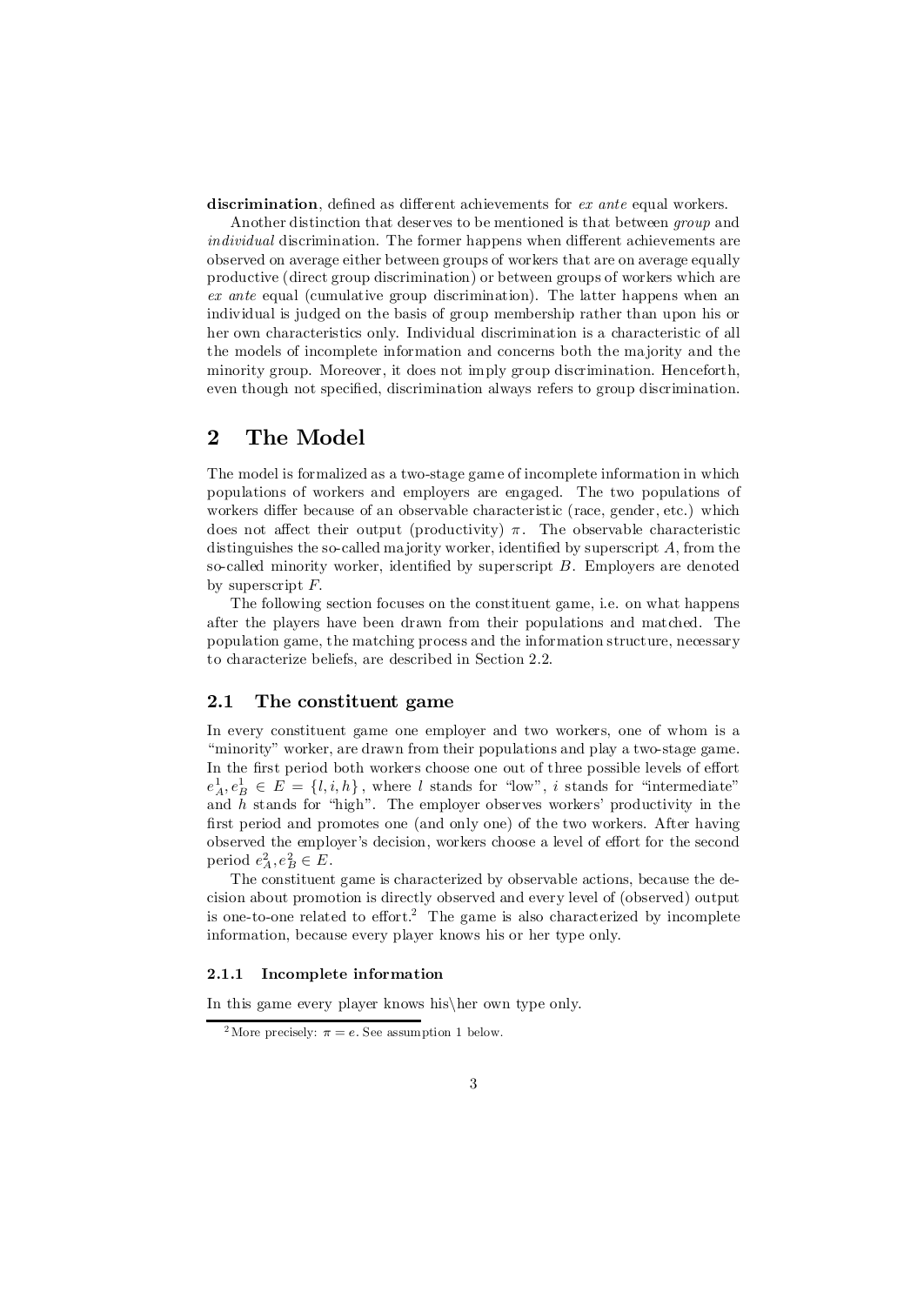$\theta_A \in \Theta_A$  and  $\theta_B \in \Theta_B$  summarize the type of majority and minority workers, respectively. Workers' type represents their taste for work, formalized as a weight attached to the disutility of effort in the second period (see equations (1) and (2) below). There are only two possible types of worker  $\Theta_A = \Theta_B = \{1, K\}$ . The lower the parameter, the lower the cost of effort.<sup>3</sup>

 $\theta_F \in \Theta_F$  represents employer's tastes for discrimination. There are only two types of employer  $\Theta_F = \{0, d\}$ , with d sufficiently large. If  $\theta_F = 0$  the employer is indifferent about the observable characteristic which distinguishes the workers. On the other hand, if  $\theta_F = d$  the employer suffers a disutility when the minority worker is promoted. The disutility  $d$  is assumed to be sufficiently high that promoting worker A is always the optimal choice regardless of workers' productivity.

Summarizing, a minority worker knows her own taste for work  $\theta_B$ , while the type  $\theta_A$  of the majority worker and the tastes for discrimination  $\theta_F$  of the employer are unknown. 4

#### $2.1.2$  Payoffs

The structure of the utility function is the same for majority  $(A)$  and minority (B) workers and it is parametrized according to their type  $\theta$ . The analysis focuses on risk neutral workers, whose lifetime utility is

$$
U^{\theta_A} = w_A^1 - (e_A^1)^2 + w_2^A - \left(\alpha \frac{\theta_A}{K} + (1 - \alpha)\theta_A\right)(e_A^A)^2, \tag{1}
$$

$$
U^{\theta_B} = w_B^1 - \left(e_B^1\right)^2 + w_g^B - \left(\left(1 - \alpha\right)\frac{\theta_B}{K} + \alpha\theta_B\right)\left(e_2^B\right)^2,\tag{2}
$$

where:

 $w_P^t$  is the wage in period t for the worker belonging to population  $P = (A, B)$ .  $e^t_P$  is effort in period t for the worker belonging to population  $P = (A, B)$ .

 $\alpha = 1$  if worker A is promoted;  $\alpha = 0$  if worker B is promoted.

 $K > 1$  summarizes that the job assigned to the promoted worker is more desirable, because for any given level of effort the disutility will be lower.

**Assumption 1.**  $w^t = \pi^t = e^t$ . The labor market is assumed to be competitive, therefore productivity is entirely paid to workers. Moreover, productivity coincides with effort. This assumption makes the game equivalent to the reduced form of a more general game where workers' output is observed and verifiable

<sup>3</sup> Taste for work is assumed to matter in the second period only, as if one of the two types of worker  $(\theta = K)$  became lazier after the promotion decision. Allowing different tastes for work in the first period would de facto resolve an employer's uncertainty about workers' type before the decision about promotion is taken. Such an uncertainty is instead necessary to get the results that are shown in section 4. To get the same results even relaxing this assumption it would be necessary to remove the restriction that ability is equal for all workers. A more plausible model would be obtained providing the same insights at the price of a substantially increased complication (see also footnote 5).

 $4$  Of course, the same holds *mutatis mutandis* for players B and F.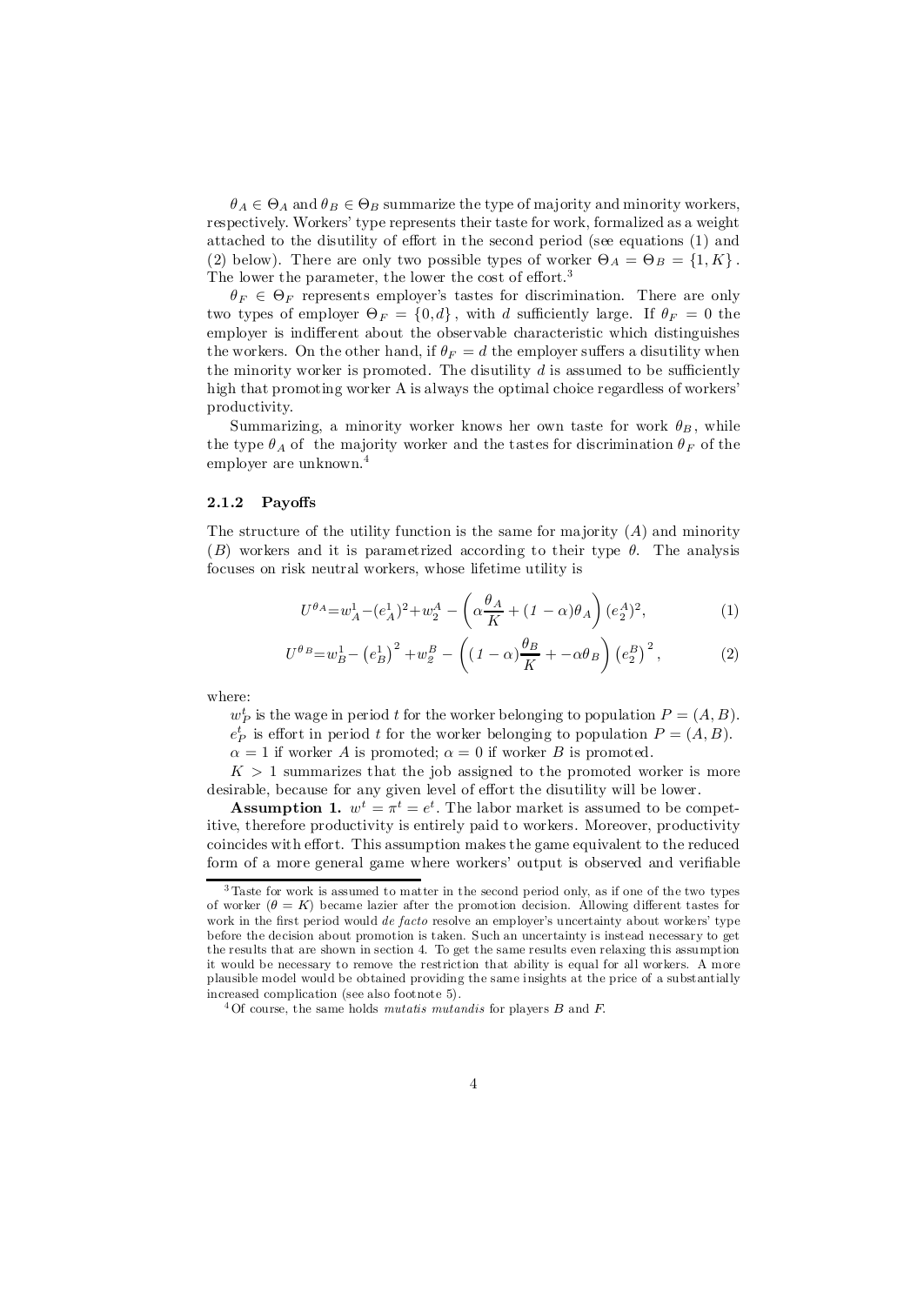and employers compete on enforceable piece-rate contracts. Workers would be free to move, but in equilibrium  $w^t = e^t$  and nobody moves.<sup>5</sup>

It follows from the utility function in (1) and (2) that in the second period effort will be higher if the worker is promoted

$$
e_A^{2*} | (\alpha = 1) = \frac{K}{2\theta_A} > e_A^{2*} | (\alpha = 0) = \frac{1}{2\theta_A},
$$
  

$$
e_B^{2*} | (\alpha = 0) = \frac{K}{2\theta_B} > e_B^{2*} | (\alpha = 1) = \frac{1}{2\theta_B}.
$$

Substituting the type of workers  $\theta_A$ ,  $\in \theta_B$  {1, K} into these equations, it becomes evident that a bad type who is promoted supplies the same effort as a good type who is not promoted. 6

**Assumption 2:** The set of levels of effort is  $E = \left\{l = \frac{1}{2K}, i = \frac{1}{2}, h = \frac{K}{2}\right\}.$ Both in the first and in the second period there are only three conceivable levels of effort  $h > i > l > 0$  that stand for "high," "intermediate" and "low" and that coincide with the optimal choice in the second period of a bad type who is not promoted, of a bad type who is promoted as well as of a good type who is not promoted, and of a good type who is promoted, respectively.

As far as the employer is concerned, the utility function contains both profits and a parameter summarizing the disutility associated with the promotion of workers  $B$ . This means that only workers  $B$  face the risk of being discriminated against, because of the observable characteristic that, without affecting their productivity, differentiates them from workers  $A$ . Since productivity is assumed to be entirely paid to workers, in this model discrimination can only assume the form of denying a promotion to a worker  $B$  that would deserve it. Employer's utility function is

$$
U^{\theta_F} = (m - 1)(\pi_A^1 + \pi_B^1 + \pi_A^2 + \pi_B^2) - (1 - \alpha)\theta_F,
$$

where  $m > 1$  is a known and constant mark-up on workers' productivity due to the entrepreneurial activity. Therefore, in order to maximize profits, the employer needs to maximize workers' productivity. In other words, the employer has an incentive to promote the more productive worker.<sup>7</sup> The term  $(1 - \alpha) \theta_F$ represents the disutility associated with the promotion of a minority worker: When  $\theta_F = 0$  the observable characteristic that distinguishes the workers does not matter and profits are the only thing that the employer considers. On the other hand, when  $\theta_F = d$  the employer is characterized by discriminatory tastes.

<sup>&</sup>lt;sup>5</sup> The assumption that  $\pi = e$  implies that ability does not matter in this model. A more general version in which ability varies across workers but is identically distributed within populations turns out to be much more complicated without being more insightful (see also footnote 3).

 $6$  The specification of the utility function adopted in the paper is the same as that proposed by the asymmetric tournament literature (see O'Kee¤e, Viscusi, and Zeckhauser (1984)). The only difference is that here the role of the prize is played by the lower cost of effort attached to the job assigned to the promoted worker.

<sup>&</sup>lt;sup>7</sup>It is also possible to interpret  $F$  as a supervisor, which maximizes a bonus that is a fraction of the overall productivity of the workers. Nothing would change, because also the supervisor has the incentive to promote the more productive worker in order to maximize his her bonus.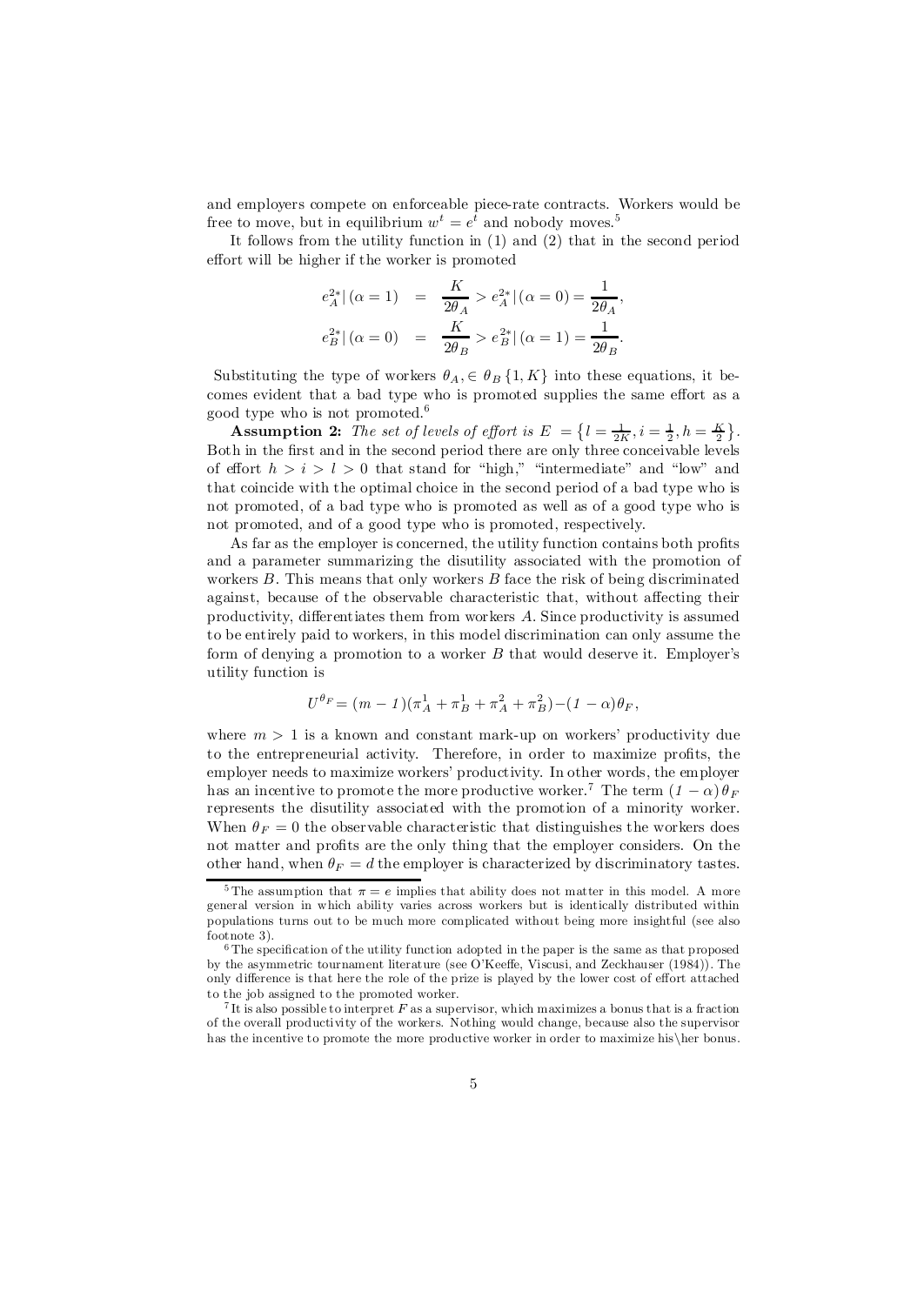#### 2.1.3 Strategies

Workers move twice, the second time after the decision about promotion has been taken by the employer, choosing effort simultaneously. The strategy s of a worker is therefore a triple containing an effort level for the first period, and two effort levels for the second period, one if promoted, another if not promoted. For both populations of workers effort can take the same three values only:  $e^1, e^2 \in \{h, i, l\}.$ 

The employer observes each worker's productivity in the first period and then promotes one (and only one) of them to a more rewarding position. The set of feasible actions for the employer, regardless of his $\ker$  type, is simply  $\alpha = \{0, 1\}$ , where  $\alpha = 1$  stands for "promotes worker A" and  $\alpha = 0$  stands for "promotes worker B." As far as the employer is concerned, strategies  $s_F$  are therefore a vector that specifies a promotion decision for every possible pair of observed productivity levels.

Assumption 3: Strategies of non-discriminatory employers implement a fair contest. In other words, strategies of non-discriminatory employers are invariant to the permutation of the observable characteristics that distinguishes workers, *ceteris paribus*, meaning that promotions depend on productivity only (see Lazear and Rosen, 1981). The rationale is to prevent unequal outcomes from arising because of asymmetric choices of employers who are instead supposed to be indifferent to workers' membership.

To complete the description of the constituent game, players' beliefs also need to be specified. Before defining players' beliefs, however, it is necessary to describe how players are matched and what information they can access.

## 2.2 The Population Game

The constituent game described in section 2.1 is inserted in a wider game, called the population game, which specifies how players are matched and what information they can access. The description of the information structure makes it possible to define players' beliefs.

There are three populations, one of employers and two of workers. As already said for the constituent game, the two populations of workers differ because of an observable characteristic (gender, race, etc.) that does not affect their productivity. The distribution of types within the two populations of workers is identical. This assumption rules out the possibility that unbalanced promotions across populations arise because of a di¤erent average disutility of work.

#### 2.2.1 Matching

Each of the three populations  $P = \{A, B, F\}$  is composed of a continuum of players, so that the law of large numbers can be invoked to ensure that the actual fraction of any given combination of types of  $A$ ,  $B$  and  $F$  players coincides  $(\text{almost surely})$  with its probability. The three populations play an infinitely repeated game. At every stage each player of population A is randomly matched with one player from population  $B$  and one player from population  $F$ .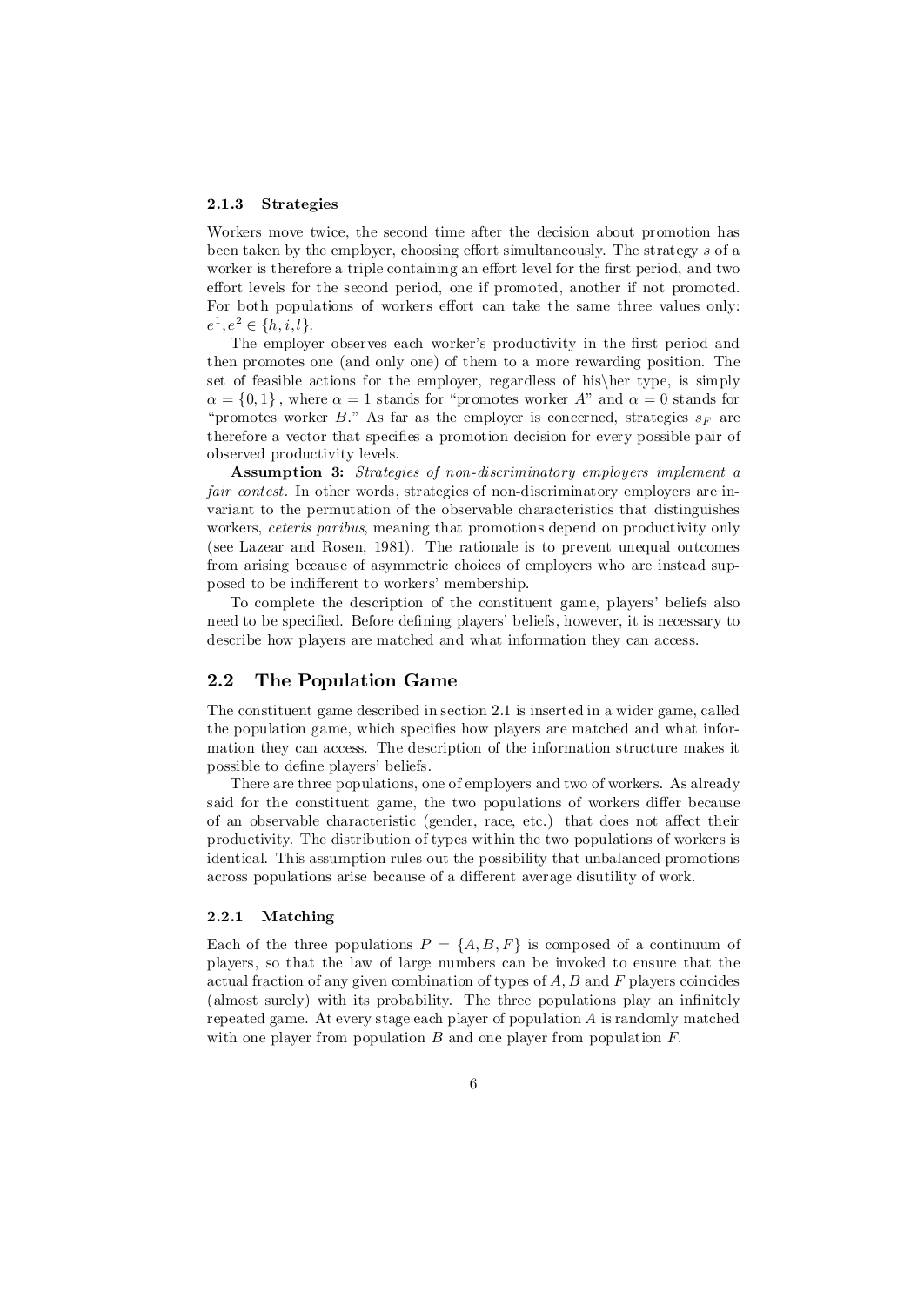#### 2.2.2 Information structure

Players try to figure out the distribution of types and strategies among the populations of opponents using the available information. Besides observing the terminal history, i.e. the complete sequence of actions,  $z = (w_A^1, w_B^1, \alpha, w_2^A, w_2^B) \in$ Z of the constituent game in which she is involved, every player also observes the distribution of terminal histories  $\sigma \in \Delta(Z)$ , i.e. the distribution of complete sequences of actions that has occurred in all the constituent games. Players are therefore assumed to access very informative statistics: individual outcomes are a useless source of information when compared to available aggregate outcomes. The availability of aggregate outcomes under observable actions rules out the possibility that unequal outcomes arise in equilibrium, like in Breen and Garcia-Penalosa (2002), as an inheritance of past differences in fundamentals.<sup>8</sup>

#### 2.2.3 Beliefs

Beliefs of a player are a probability measure over the unknown component of the type-strategy set  $\Theta \times S = \Theta_A \times \Theta_B \times \Theta_F \times S_A \times S_B \times S_F$ . Given that every player is supposed to know his her own type and the strategy he she chooses only, the unknown component of  $\Theta \times S$  turns out to be the set of type-strategy profiles of all the other players, both the opponents and the other players of his her own population. Beliefs of a worker of population A when his her type is  $\theta$  are defined

$$
\mu^{\theta_A} \in \Delta(\Theta \times S).
$$

Assumption 4: Beliefs exclude the possibility that opponents correlate their play:

$$
\mu^{\theta_A}(\theta_A, s_A, \theta_B, s_B, \theta_F, s_F) = \mu^{\theta_A}(\theta_A, s_A) \mu^{\theta_A}(\theta_B, s_B) \mu^{\theta_A}(\theta_F, s_F).
$$

Since every player knows his her own type and strategy, the appropriate marginal distribution for worker A is

$$
\mu^{\theta_A}(\theta_B, s_B, \theta_F, s_F) = \mu^{\theta_A}(\theta_B, s_B) \mu^{\theta_A}(\theta_F, s_F).
$$

Something more needs to be said about employers' beliefs. Before deciding, the employers have the opportunity to update their beliefs observing workers' productivity. Employers' prior beliefs are a probability measure over each

<sup>8</sup> Under a more general setting of the model, e.g. when ability also plays a role, observing the joint distribution of histories would be too informative for the Self-Confirming Equilbiria of Section 4 to survive. In that more general setting, only the marginal distribution across populations should be observed for the Self-Confirming Equilibria to survive, but then the individual information would be more informative, allowing players to compute the probability to be promoted conditional on workers'output, while aggregate information does not. For the aggregate information to be still more informative, it would be necessary that each worker participate in the labor market for a finite and not too big number of rounds.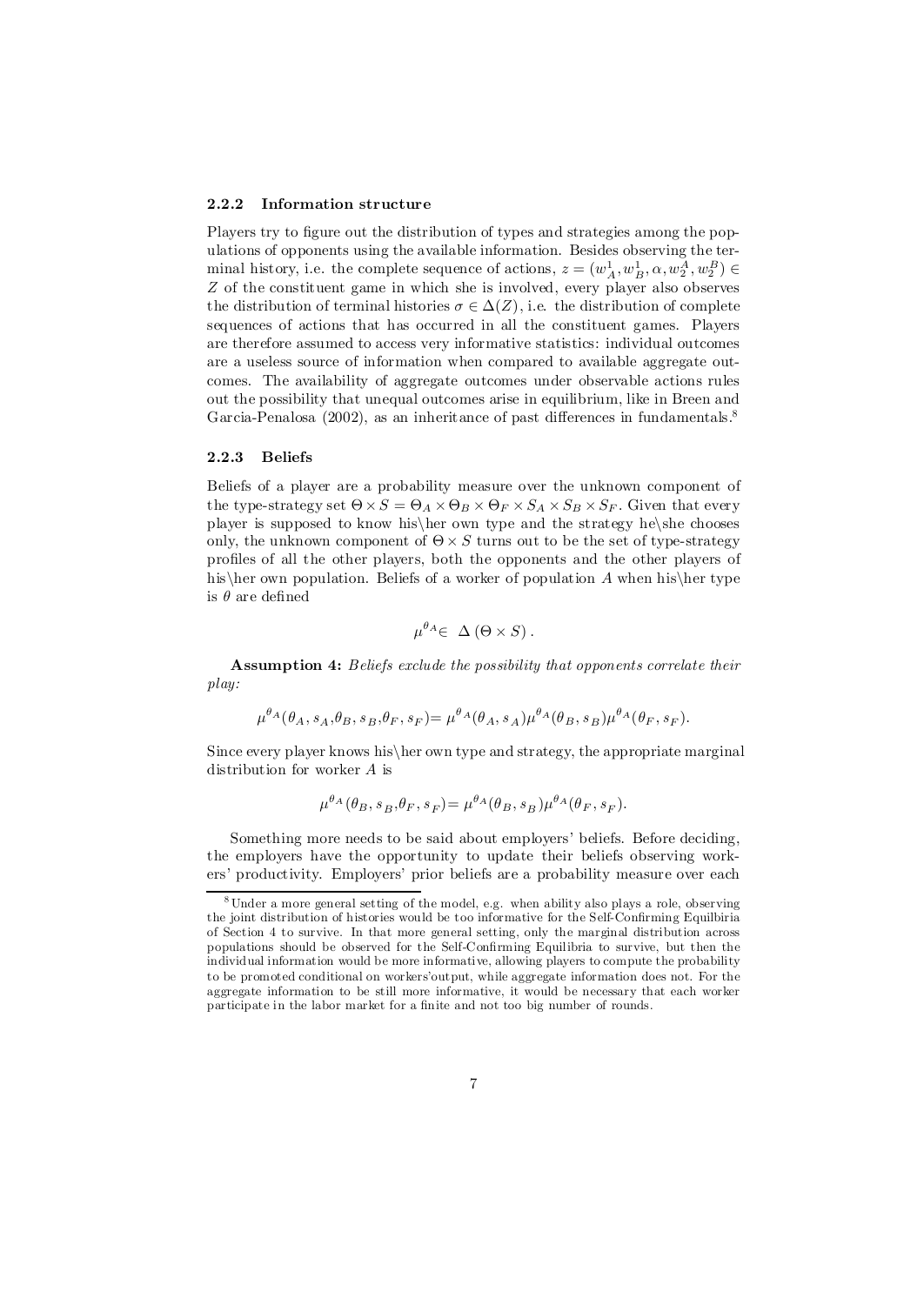worker's type-strategy profile  $\mu^{\theta_F}(\theta_A, s_A), \mu^{\theta_F}(\theta_B, s_B)$ . Such beliefs can be revised independently using Bayes rule, given that the productivity of worker A does not convey information about worker  $B$  and vice versa. Defining

$$
\mu^{\theta_F}(\pi_A^1)\!=\!\sum_{(\theta_A,s_A)\in(\Theta_A\times S_A)} \mu^{\theta_F}\left\{\theta_A,s_A\!:\!\!e_A^1\!=\!\pi_A^1\right\}
$$

the probability that an employer of type  $\theta$  assigns to the productivity level  $\pi_A^1 \in \Pi_A$  according to his her prior beliefs, updated beliefs after the observation of a productivity level  $\tilde{\pi}^1_A$  will be:

$$
\mu^{\theta_F}(\theta_A, s_A | \tilde{\pi}_A^1) \mu^{\theta_F}(\tilde{\pi}_A^1) {=} \left\{ \begin{array}{ll} \mu^{\theta_F}(\theta_A, s_A) & \text{if } \theta_A, s_A : \pi_A^1 = \tilde{\pi}_A^1 \\ 0 & \text{if } \theta_A, s_A : \pi_A^1 \neq \tilde{\pi}_A^1 \end{array} \right.
$$

:

Although this model does not deal with dynamics, I think it is useful to provide an intuition about how beliefs may be formed in this game. Beliefs of a player at time  $t$  can be thought to be a function of the available information about aggregate outcomes arising from the previous period  $\sigma_{t-1}$ . Notice that the same sequence of observables can lead to different beliefs. In other words, players can interpret in different ways the same information about aggregate outcomes. For example, workers can interpret a given distribution of promotions across populations  $A$  and  $B$  assigning different weights to the role played by workers' effort and employers' propensity to discriminate against the minority. Of course, asymptotic empiricism requires that in equilibrium all the belief rules must generate subjective distributions of observables which coincide with the objective one. For instance, the dataset used by Filippin and Ichino (2003) provides interesting evidence that men and women share very similar expectations about the magnitude of the gender wage gap, arguably because they access the same information about the realized gender gap. However, they assign a different importance to the underlying causes. In fact, while a larger fraction of men think that "actual differences between men and women" matter, a larger fraction of women points towards the "employers' discriminatory tastes" as one of the causes for the expected gap.

Assumption 5: Workers believe that employers' strategies are weakly monotone in productivity:

$$
\begin{array}{lll} \forall e^1_B, & \mu\left(\alpha=1|h,e^1_B\right) & \geq & \mu\left(\alpha=1|i,e^1_B\right) \geq \mu\left(\alpha=1|l,e^1_B\right) \\ \forall e^1_A, & \mu\left(\alpha=0|e^1_A,h\right) & \geq & \mu\left(\alpha=1|e^1_A,i\right) \geq \mu\left(\alpha=1|e^1_A,l\right) \end{array}
$$

Workers think that the probability of being promoted cannot decrease when effort increases *ceteris paribus*. This assumption is a way of refining the set of equilibria. The intuitive reason is that promotions are desirable, and workers may be willing to give up utility in the first period in order to enhance their probability of being promoted. The way to do this is to deviate from effort  $i$  in the first period, where  $i$  is the optimal choice in a world without promotions, supplying either  $l$  or  $h$ . Assumption 5 means that one's willingness to be promoted will be signaled only through a higher effort. All the equilibria that could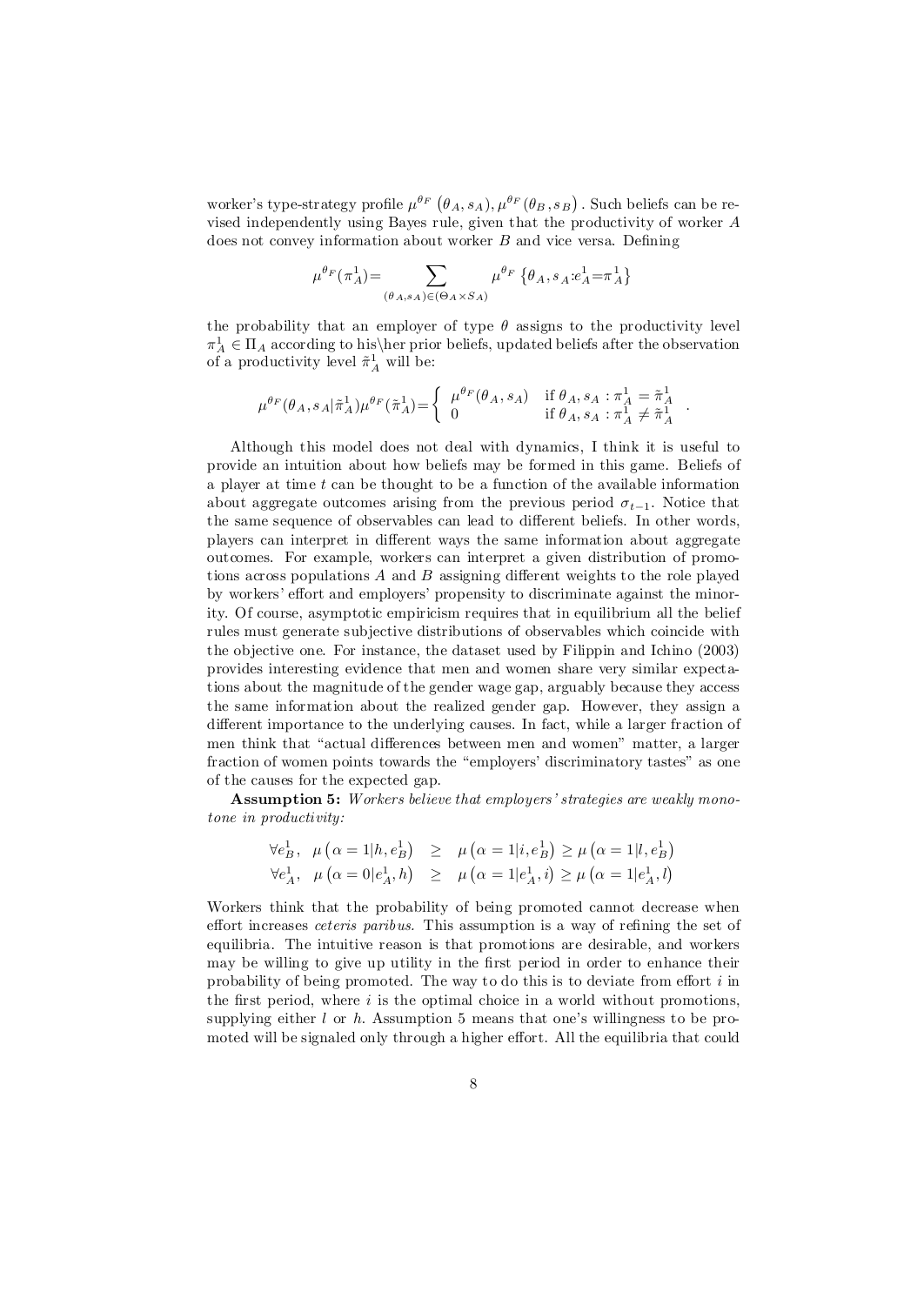possibly arise when workers signal their willingness to be promoted supplying  $l$  are excluded. Moreover, exerting effort  $l$  in the first period turns out to be strictly dominated for all workers.

Before characterizing the equilibria of the game presented so far, it is useful to review brie‡y some of the contributions to the discrimination literature.

# 3 Related Literature

The model presented so far is flexible enough to capture, under appropriate assumptions, the main features of most of the contributions to the discrimination literature. <sup>9</sup> One thing that must be taken into account is that, although these contributions often focus on wages rather than promotions, the main stylized facts can be replicated focussing on promotions as well.

Six groups of models are presented: discriminatory tastes, statistical discrimination, human capital theory, feedback effects, workers' expectations and asymmetric tournaments.

# 3.1 Discriminatory tastes

The starting point of the economic analysis of discrimination in labor markets can be found in the article "The Economics of Discrimination" by Becker (1957). In Becker's model, the existence of direct discrimination between workers of different groups, which are perfect substitutes in the production function, is based on the discriminatory preferences of employers, co-workers or customers. Hence, discrimination is caused by fundamentals (discriminatory tastes), while beliefs do not play any role because there is no uncertainty. Within this framework, members of the discriminated group must receive a lower wage in order to be accepted as employees, co-workers or salespeople.

The following are the assumptions that must be imposed on the model presented in Section 2.1 and 2.2, in order to make it equivalent to the discriminatory tastes approach.

- 1. The employer's type set is a singleton  $\Theta^F = \{d\}$ , with  $d > 0$ .
- 2. Beliefs assign probability one to the true type-strategy profile of the opponents (absence of uncertainty). In other words, expectations do not matter.

 $9 \text{ In this section, theories have been selected and outlined in such a way as to facilitate con-}$ trast and comparison with the model of workers' expectations. Therefore, the choice of the contributions is far from being exhaustive, focussing only on the theoretical aspects of some competitive neoclassical models and institutional theories. Also the relative weights assigned to various aspects of such theories reflect primarily the necessity of the subsequent presentation, rather than some sort of consensus about what has been considered more important in the literature thus far. Another reason for these choices is that many detailed surveys are already available (see Blau, Ferber and Winkler (2002) and Cain (1986) among others).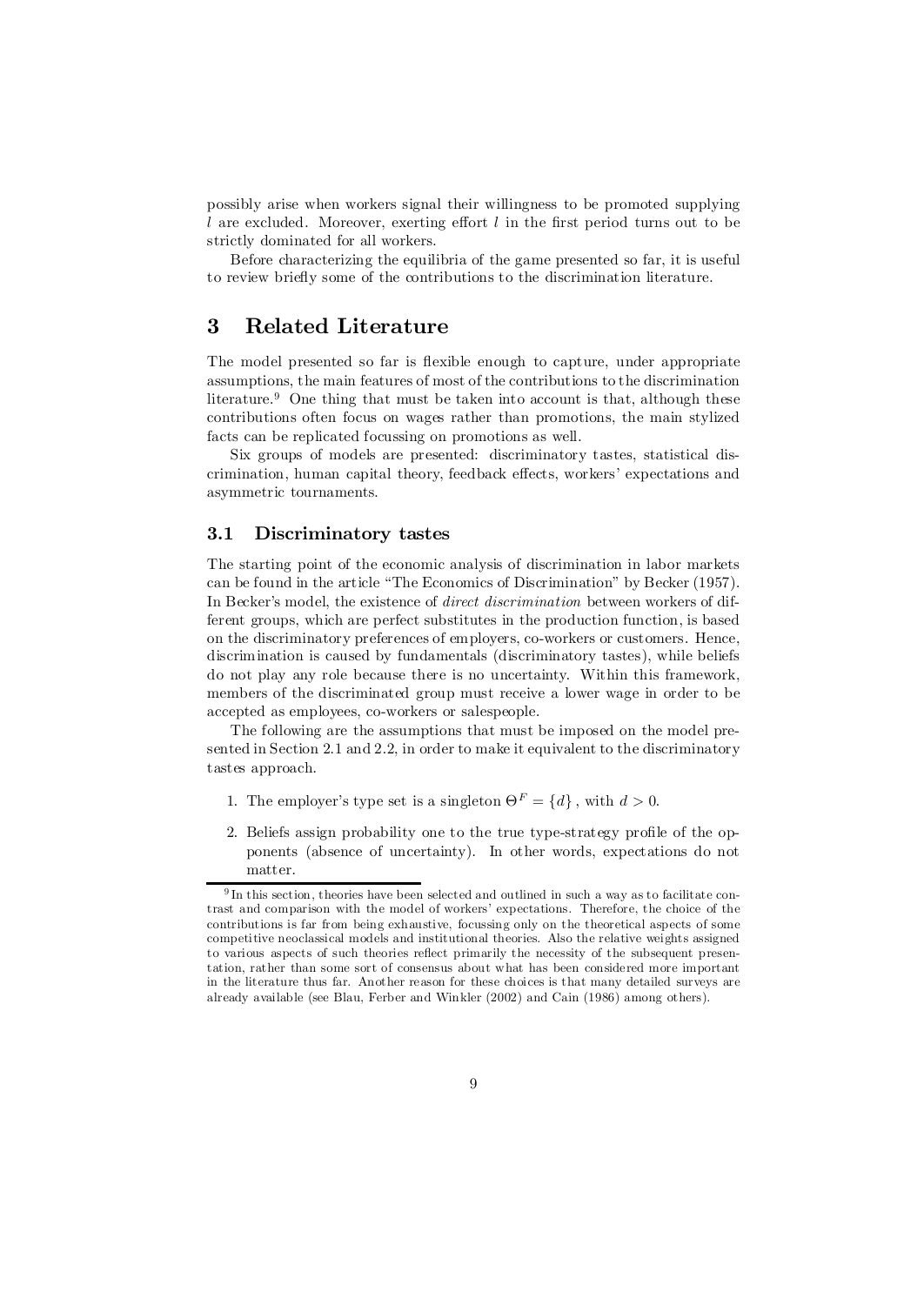While in Becker's model discrimination takes the form of different pay for equal work, in the game obtained imposing these assumptions discrimination takes the form of always promoting worker A:

Among the advantages of Becker's approach, there is the possibility of explaining the rise of any type of direct discrimination (based on sex, race, religion, etc.). On the other hand, the major problem lies in its long-run implications: if markets are competitive and there is heterogeneity of discriminatory tastes, only the less discriminatory employers (or the non-discriminatory ones if present) should survive. The reason is that discrimination is costly for the employer, so that when competition drives profits toward zero discriminatory employers will suffer a negative utility. Alternatively, we should observe complete segregation. However, both predictions are contradicted by empirical evidence.

# 3.2 Statistical discrimination

In the statistical discrimination models, group membership is assumed to convey information regarding individual characteristics, about which incomplete information is assumed. Several models have been developed within this strand of literature, using different devices in order to explain the long-run persistence of observed discrimination. Common to these models is the fact that, unlike Becker's one, fundamentals are not relevant.

The most representative model of statistical discrimination has been proposed by Arrow  $(1973).^{10}$  Employer's beliefs about the existence of different characteristics between (ex ante identical) groups turn out to be correct in equilibrium.<sup>11</sup> Why are these expectations confirmed in equilibrium even if the groups were equal  $ex$  ante? In other words, why are these beliefs self-confirming? The mechanism is the following: a worker's a priori unobservable variable (e.g. effort) is endogenously affected by employer's beliefs (e.g. via lower wages, or via worse job assignments), leading to a suboptimal investment in his/her skills (or a suboptimal supply of effort) and therefore determining an outcome that confirms the beliefs of the employer. The conclusion is that in equilibrium there is cumulative but not direct discrimination, because workers are ex ante equal but show a different productivity in equilibrium.

Statistical discrimination outcomes, as modeled by Arrow, can be replicated within the game of section 2.1 and 2.2, provided that appropriate changes are made to the structure of the constituent game. Such changes are necessary because in Arrow's model the employer plays using prior beliefs, contrarily to the game presented above. Promotions have to be modified into job assignment

 $10$  Other examples of statistical discrimination can be found in Phelps (1972), who concentrates on the effect of an imperfect predictor of the true productivity of a worker, and Spence (1973), in his pioneering work about signaling. A skeptical reading of the statistical discrimination approach can be found in Aigner and Cain (1977) and Cain (1986). Some of the arguments raised by Cain are also relevant in the context of the model of workers' expectation presented in this paper and are therefore explicitly addressed in what follows.

 $11$  Moro and Norman (2002) analyze statistical discrimination using a general equilibrium approach.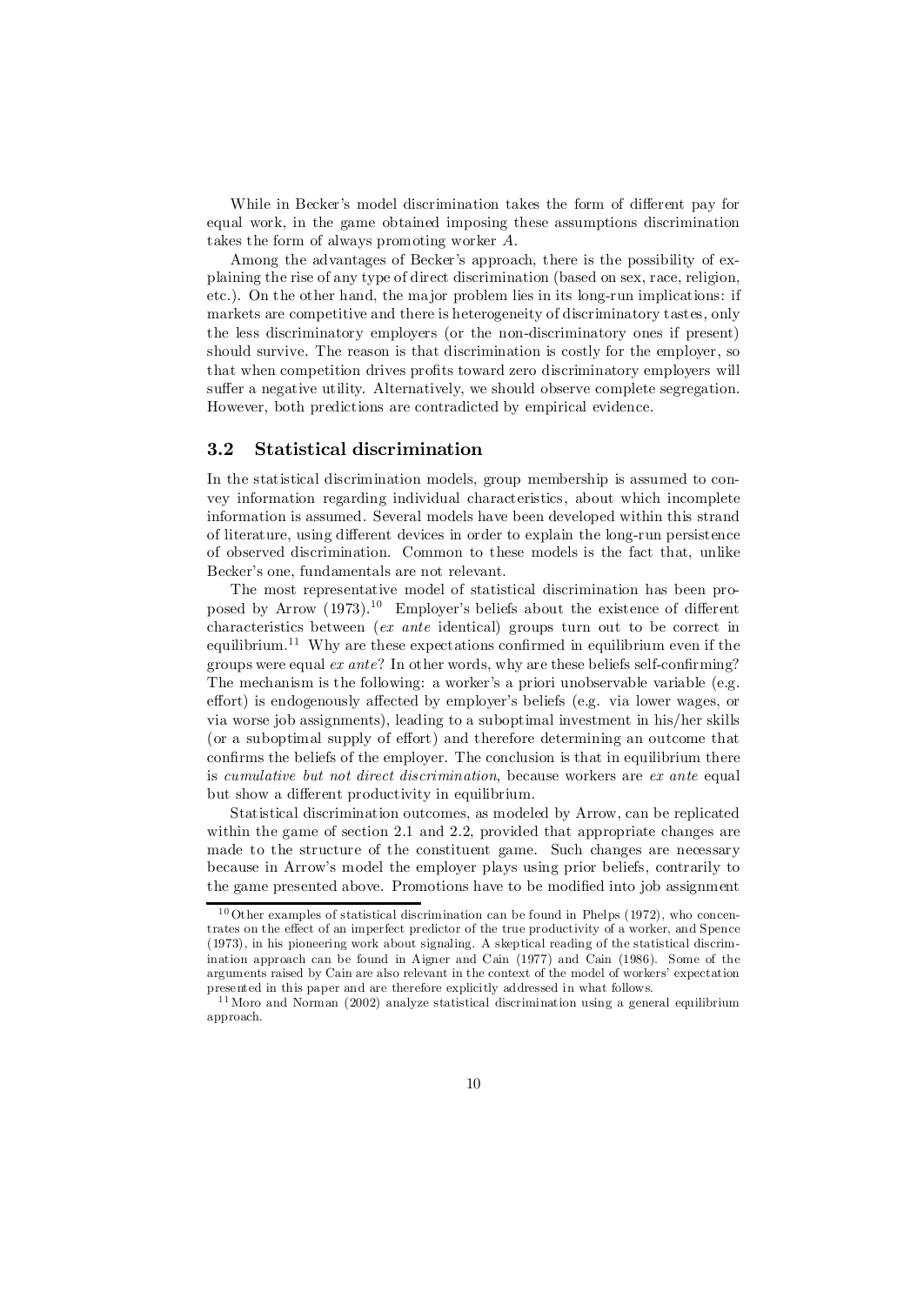decisions for the two models to be equivalent. Hence, the whole first period has to be cancelled and appropriate assumptions have to be made accordingly.

- 1. Employers' strategies coincide now with feasible actions  $\alpha = \{0, 1\}$ , with  $\alpha = 1$  standing for "assign worker A to the good job and worker B to the bad job" and vice versa for  $\alpha = 0.12$  Workers' strategies contain two effort levels, one if assigned to the good job and another if assigned to the bad job.
- 2. Payoffs become:

$$
U^{\theta A} = w_A - (1 - \alpha + \frac{\alpha}{K})\theta_A (e_A)^2,
$$
  

$$
U^{\theta B} = w_B - (\frac{1 - \alpha}{K} + \alpha)\theta_B (e_B)^2,
$$
  

$$
U^{\theta F} = (m - 1)(\pi_A + \pi_B) - (1 - \alpha)\theta_F.
$$

- 3. Discriminatory tastes do not play any role, i.e. the set of employer types is a singleton  $\Theta^F = \{0\}$ . The employer's action is also observed,. The implication of this is that workers' expectations do not matter any more, because when they move their uncertainty has already been resolved.<sup>13</sup>
- 4. Employers believe that minority workers are on average less productive in the good job. Defining as  $\mu^{\theta_F}(\pi_A|\alpha=1)$  the employer's expectation about productivity of worker  $A$  if assigned to the good job, statistical discrimination means that the average productivity if assigned to the good job is thought to be lower for workers of population B

$$
\sum_{\pi_A \in \Pi_A} \mu^{\theta_F} (\pi_A | \alpha = 1) \pi_A > \sum_{\pi_B \in \Pi_B} \mu^{\theta_F} (\pi_B | \alpha = 0) \pi_B.
$$

Employers expect minority workers to be less productive, and therefore assign them to the bad job. Worse job assignment causes minority workers to exert a lower effort, with the result that  $ex$  post they are actually less productive, confirming employer's expectations.

Statistical discrimination models have been criticized by Cain (1986), on the ground that "these models face the criticism that the employer's uncertainty about the productivity of workers may be inexpensively reduced by observing the workers' on-the-job performance." Workers' performance can be observed, for example, by means of trial work periods. Cain's argument can straightforwardly be encompassed into the model presented in this paper going back to the original version of the constituent game, where updated beliefs are used to decide on promotions and where the whole first period can be thought as a trial

<sup>&</sup>lt;sup>12</sup> The good and the bad job coincide with the job assigned in section 2.1 to the promoted and to the non-promoted worker, respectively.

 $13$  Fryer (2002) presents a dynamic model of statistical discrimination where workers' beliefs matter but are assumed to be correct.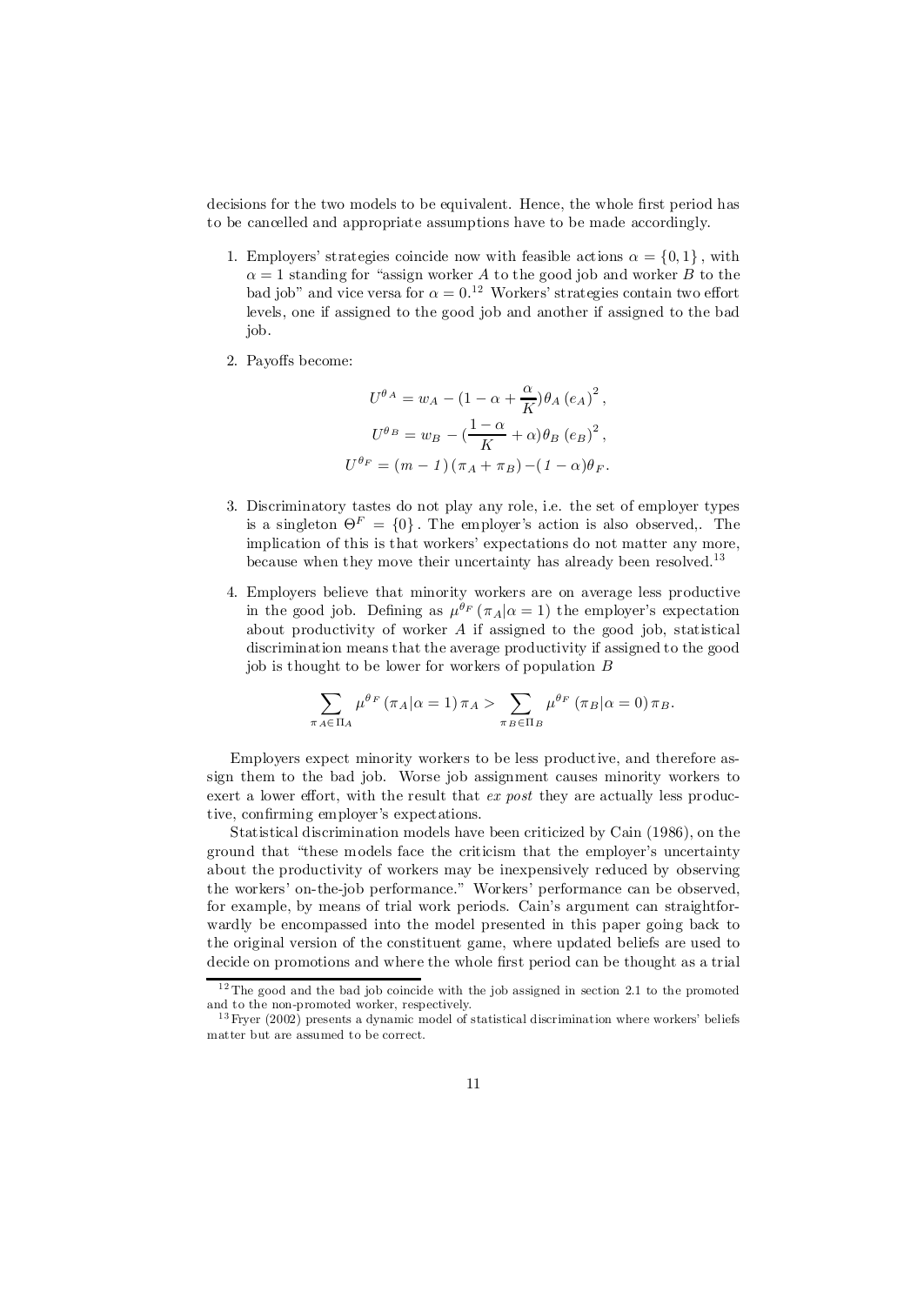work period. Nonetheless, the statistical discrimination model plus trial work period leaves some open questions: what determines workers' behavior in the trial work period? Is it convenient for them to increase effort to be assigned to the good job? The answers to these questions cannot be found within the statistical discrimination literature, because it is necessary to analyze also the supply side of the labor market. In section 4, where the role of workers' expectations is analyzed, it emerges that trial work periods are not an effective policy device to break down unequal outcomes, as long as minority workers believe they are discriminated against.

# 3.3 The human capital theory

Another strand of the literature, started by Mincer and Polacheck (1974), is the so-called human capital theory which analyzes the effects of voluntary choices of investment in human capital from a gender perspective. According to this theory, women decide to invest less than men because they expect a lower lifetime return on human capital due to a shorter and more discontinuous presence in the labor force. As a consequence, they receive less on-the-job training and/or are assigned to less rewarding jobs. Such behavior can be ascribed to the traditional division of work within the family (Becker,  $1985$ ). In this way, wage differentials, worse career path, and/or sex segregation are explained by voluntary choices. If this is the case, the different achievements could not be classified as discrimination, given that workers are neither equally productive in equilibrium nor  $ex$ ante equal.

The human capital theory can easily be nested into this model assuming that:

1.  $Pr(\theta_A = 1) > Pr(\theta_B = 1)$ . Having a higher average disutility of effort, minority workers find it optimal to supply on average a lower effort. Hence, they are less productive.

A criticism that some economists have made of this approach (see the next subsection) is that the seemingly "voluntary" decision could actually be induced by discrimination, entering the definition of cumulative discrimination.

# 3.4 Feedback effects

The boundaries of this approach are particularly uncertain,  $14$  and usually surveys concerning discrimination in the labor market use these models as a coun-

<sup>14</sup> A large number of the so called "institutional" contributions may also fall into this category. The seminal "institutional" contribution has been made by Myrdal (1944), who theorizes the "principle of cumulation," a mechanism of dynamic causation between several variables. These variables move together influencing each other once the system is hit by an external shock. Among the secondary causes of discrimination, the behavior of workers is also taken explicitly into account: "The Negro worker often feels that his fate depends less on his individual efforts than on what white people believe about Negroes in general" (Myrdal, 1944). Other contributions follow along the line of the vicious circle described by Myrdal, like Ferber and Lowry (1976).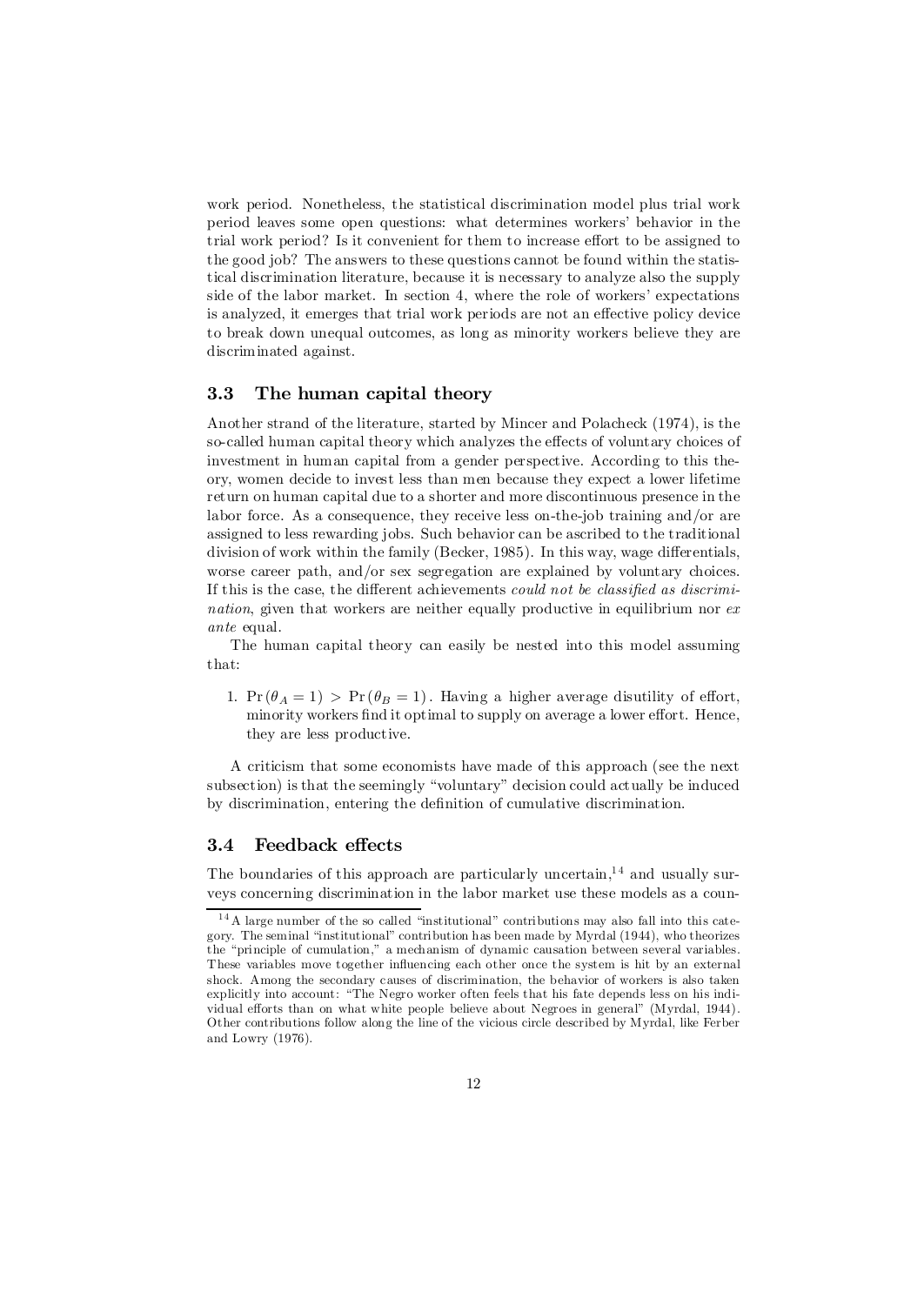terpart for other theories, without analyzing them separately. The reason is that the contributions that can be grouped into this category are quite heterogeneous: the main idea they have in common is that the behavior of the workers can in turn be determined by discrimination. However, the mechanisms through which the behavior is affected vary considerably. In many cases there is also a lack of formalization and these effects are little more than qualitative statements.

Blau and Jusenius (1976), reverse the causality link with respect to Mincer and Polacheck (1974): women, because of experiences of sex discrimination, e.g. lower wages, respond with career interruptions and specialization in household production, i.e. investing less in human capital.

No specific assumption is necessary to nest this approach into the game of section 2.1 and 2.2, because the presence of workers' expectation is per se a way of formalizing such feedback effects.

# 3.5 Workers' expectations

As already mentioned, the neoclassical theory of discrimination is mostly a demand-side theory. But why should workers' expectations not be allowed to play a role as important as that of either employers' preference in the discriminatory tastes approach or employer's beliefs in the statistical discrimination models?

To the best of my knowledge, the only paper in the literature on discrimination that focuses on the supply side of the labor market is that of Breen and Garcia-Penalosa (2002), who explain the observed persistence of gender segregation using a Bayesian learning approach. Workers, due to imperfect information, do not know and try to learn how much the probability of success in various occupations is affected by effort or by predetermined individual characteristics (such as gender). The "prior" of a man (woman) is the belief received by his father (her mother), while the posterior is the belief updated according to his (her) experience and transmitted to his son (her daughter). Different preferences between men and women at some point in the past cause different learning paths and different beliefs. This is a sufficient condition to observe lasting unequal outcomes in equilibrium for the two groups, even once preferences become equal, meaning that past circumstances continue to exert an influence and that expectations can be self-fulfilling.

Similarities of this paper with the work of Breen and Garcia-Penalosa are evident: both consider the effect of heterogeneity within the supply side of the labor market and both explain the persistence of unequal outcomes using selfconfirming workers' expectations. Besides a dynamic setting that prevents it from being nested within the framework of Section 2.1 and 2.2, what differs in the model of Breen and Garcia-Penalosa is a different information structure. Agents learn from their parents only, and not from observable aggregate outcomes. Moreover, only agents choosing a "high" profile of education and effort are able to learn from their experience and transmit updated beliefs to their children, while for the "low" profile the learning process stops. The key mechanism behind the results of these authors, is that the information structure of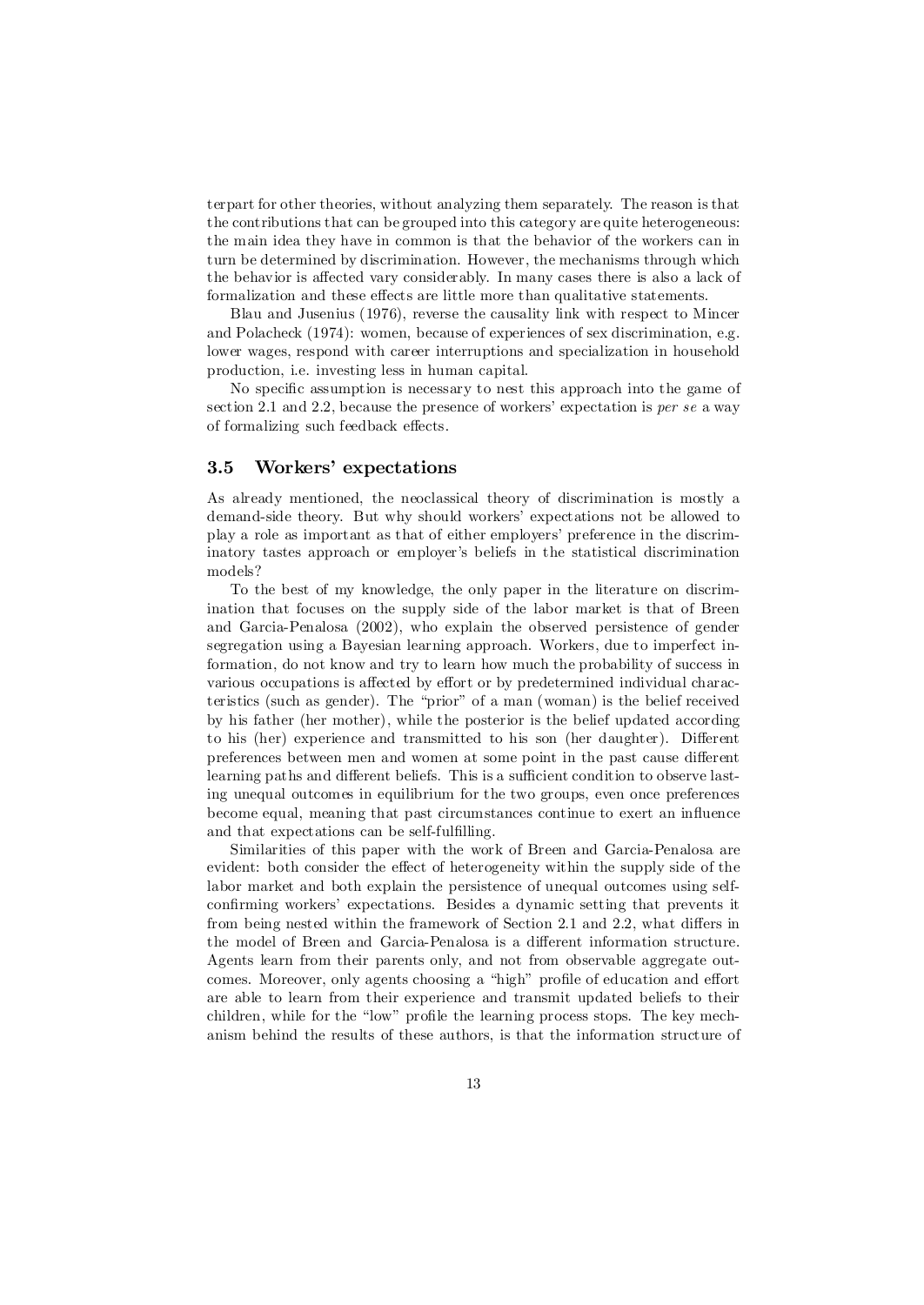the model prevents agents from learning that differences in fundamentals have disappeared. In other words, beliefs are still a function of differences in workers' fundamentals. Section 4 will show that when such an assumption is relaxed within a static framework, workers' expectations can still explain observed unequal outcomes.

### 3.6 Asymmetric tournaments

The literature on tournaments, started by Lazear and Rosen (1981), is not directly related to discrimination. Nevertheless, asymmetric tournaments, as described by O'Keeffe, Viscusi, and Zeckhauser (1984), provide a useful framework for the analysis of the effects of discrimination on promotions. Therefore, asymmetric tournaments are a natural and valuable benchmark for the game presented in this paper. As already mentioned, a tournament is symmetric when outcomes are invariant to the permutation of the contestants. On the other hand, asymmetric contests are defined "uneven" when agents are different, and "unfair" when contestants are identical but the rules favor one of them.

Within the literature on uneven tournaments, it is incidentally mentioned that unequal outcomes may arise between *ex ante* equal groups of workers.<sup>15</sup> However, the underlying mechanism has not been formalized and, more specifically, no role is explicitly played by expectations. Another difference with respect to this model is that effort is continuous and imperfectly observable. Moreover, there is only one period and the winner is determined by the largest drawing of effort together with possible handicaps imposed by unfair rules. Predictions that emerge throughout this paper will be compared with the corresponding predictions coming from asymmetric tournaments. Not surprisingly, a lot of similarities arise.

# 4 Analysis of the equilibria

In this section two qualitatively different sets of equilibria are presented. The first set (see Proposition 1) displays symmetric outcomes under the assumption that the expectations of all players are correct. The second set of equilibria (see Proposition 2) shows that unequal outcomes may arise when minority workers' expectations are wrong ceteris paribus.

Two different concepts are necessary to analyze the equilibria of the model: the Self-Confirming Equilibrium (henceforth: SCE) as generalized in Filippin (2003a) to cover the case of aggregate observables, and the Bayes-Nash Equilibrium (henceforth: BNE). The two concepts share the feature that each player maximizes utility given his her beliefs, updated whenever possible, about every possible opponents' type-strategy profile (see section 4.1). The difference between them is that in a BNE each player has a correct conjecture about the relationship between opponents' types and choices, i.e. about their behavioral rules. In the commonly applied subcase when beliefs satisfy the Common Prior

<sup>15</sup> See Schotter and Weigelt (1992).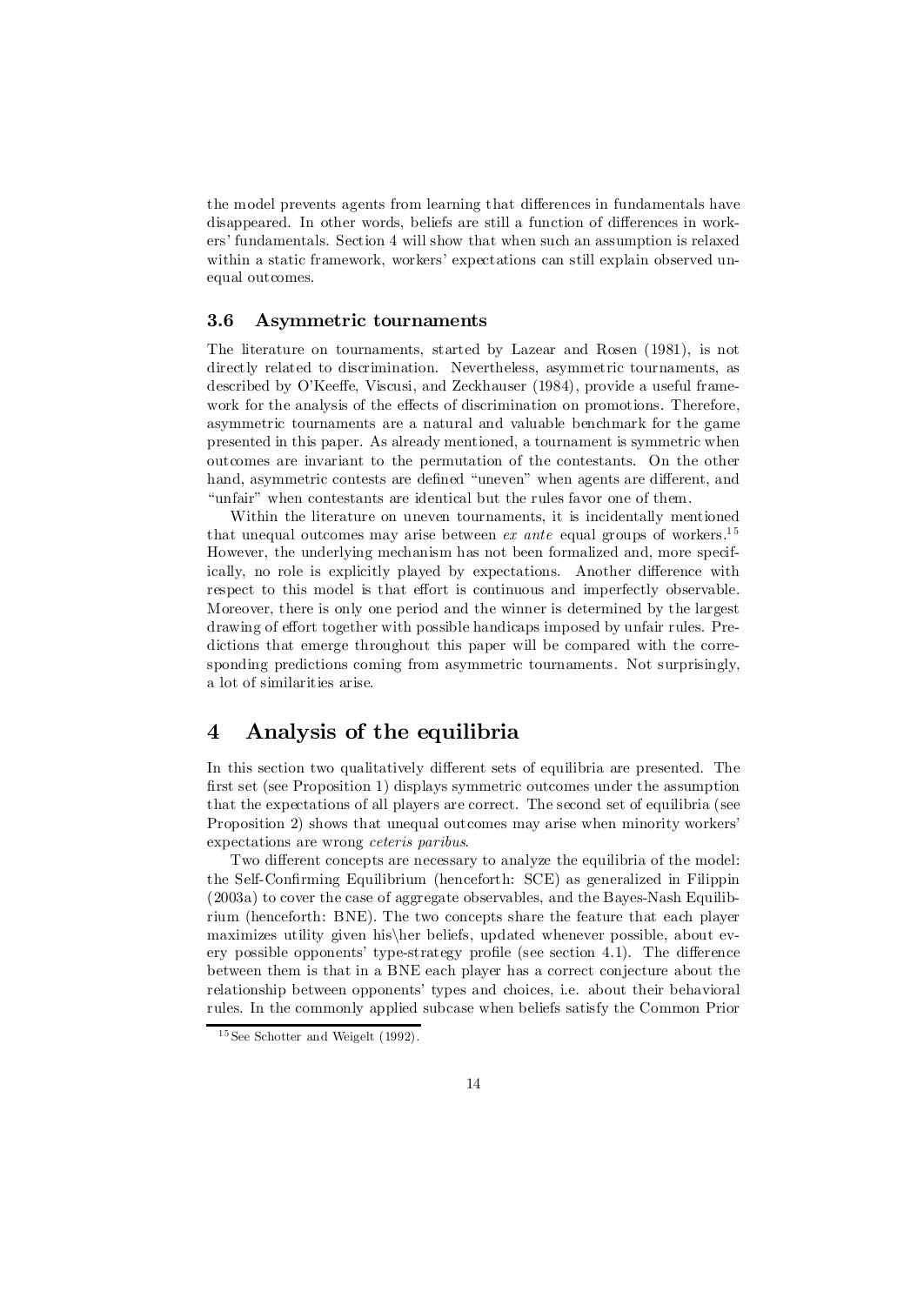assumption, beliefs about opponents' types are correct as well. On the other hand, when the Common Prior assumption is not satisfied, beliefs in a BNE may be contradicted by the evidence. On the contrary, in an SCE beliefs may not coincide with the true distribution of opponents' type-strategies profile, as long as they are not contradicted by the evidence (see Battigalli and Guaitoli (1997) and Dekel, Fudenberg and Levine (2003) for a formal discussion of the relation between the Common Prior assumption, BNE and SCE in games of incomplete information).

The equilibria in both Proposition 1 and Proposition 2 are Perfect Bayes-Nash (henceforth: PBNE) and Self-Confirming at the same time. This is fairly intuitive in Proposition 1 given that the Common Prior assumption is satisfied and therefore beliefs are correct. Nevertheless, this is the case also in Proposition 2 even though the Common Prior is violated. In fact, neither beliefs of worker A nor beliefs of worker  $B$ , although different, are contradicted by the evidence. Furthermore, beliefs of both workers correctly predict players' behavioral rules (see section 4.2).

# 4.1 Utility maximization given beliefs

#### a) Employers

Only workers' difference in productivity *after* the promotion affects the employer's decision, while the difference in the first period does not. The reason is that the disutility  $\theta_F$  is associated with the *promotion* of a minority worker. Therefore, at the margin only benefits from the promotion of a minority worker (i.e. difference in productivity after promotion) are compared with the associated cost  $\theta_F$  in order to decide which worker is optimal to promote.

Employers of type  $\theta_F = 0$  are not affected by the observable characteristic that distinguishes workers  $A$  from workers  $B$ , and therefore they do not suffer a disutility promoting a minority worker: Hence, they will always promote the worker they think will be more productive *after* the promotion, regardless of the population she comes from. If workers are of the same type the overall productivity and the employer's utility after the promotion are the same regardless of the worker who is promoted. On the other hand, if workers' type is different the employer maximizes his her utility promoting the worker characterized by higher taste for work (i.e. lower  $\theta$ ).

Defining  $\mu^{0_F}(\pi_A^2|\pi_A^1)$  as the updated beliefs of a non-discriminatory employer about the productivity  $\pi^2$  of worker A in the second period having observed  $\pi_A^1$ in the first, it follows that the best reply  $BR^{0}F(\pi^1)$  to the observed pair of productivity levels  $\pi^1 = (\pi_A^1, \pi_B^1)$  will depend on the comparison of workers' expected productivity in the second period. Formally:

$$
\alpha = BR^{0F} \left( \pi^1 \right) = 1 \text{ if}
$$
  

$$
\sum_{\pi_A^2 \in \Pi_A} \mu^{0F} (\pi_A^2 | \pi_A^1) \pi_A^2 > \sum_{\pi_B^2 \in \Pi_B} \mu^{0F} \left( \pi_B^2 | \pi_B^1 \right) \pi_B^2,
$$
 (3)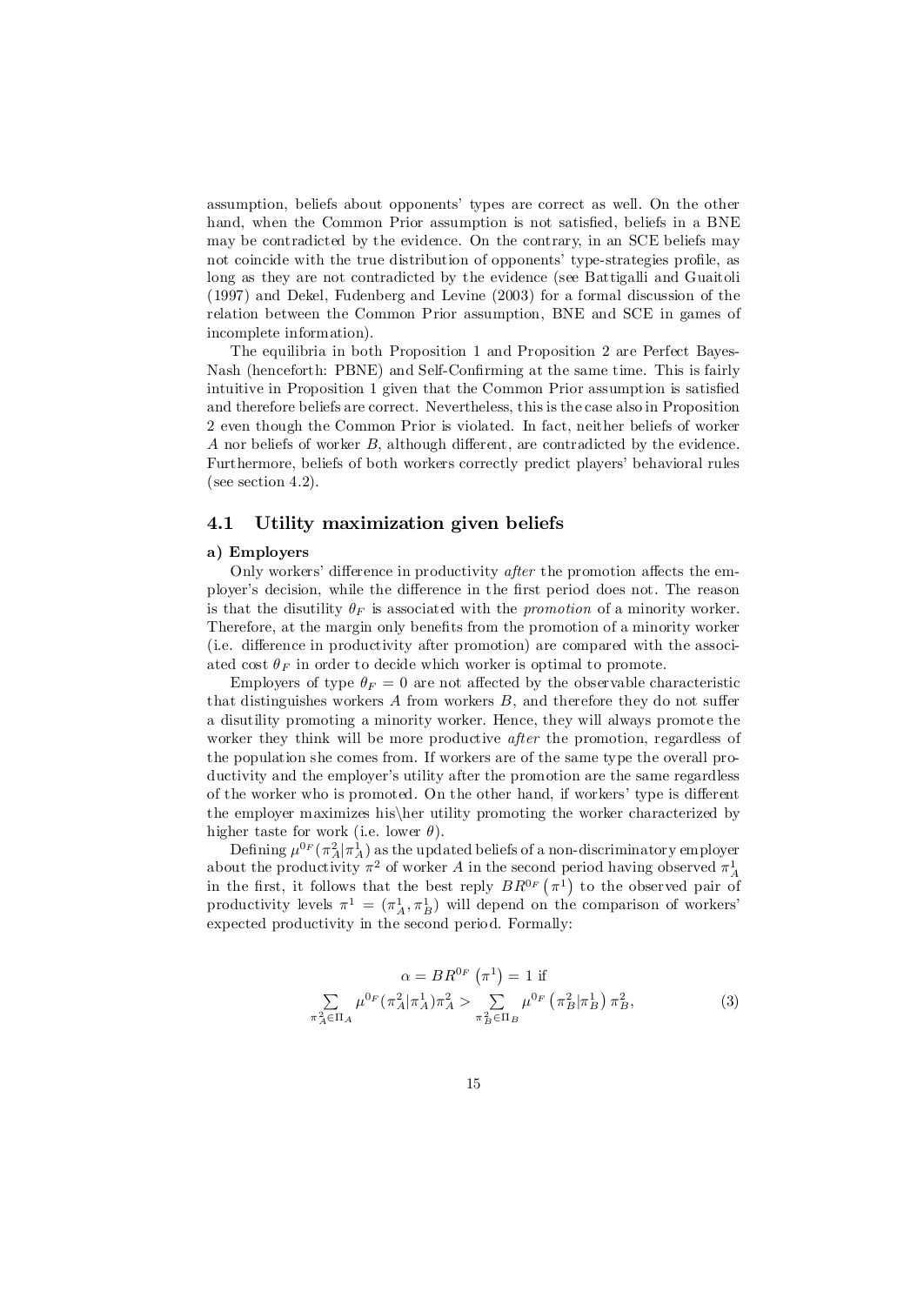which means that promoting a majority worker is the best reply whenever the majority worker is expected to be strictly more productive in the second period, given the observed productivity levels. Similarly, promoting a minority worker is the best reply whenever equation 3 holds with reversed inequality sign. If expected productivity in the second period is the same, the non-discriminatory employer is indifferent. This means that both  $\alpha = 1$  and  $\alpha = 0$  as well as all the mixed strategies would be best replies. However, the only non-trivial strategy that implements a fair tournament (assumption 3) and that satisfies monotonicity (assumption 5) is:

$$
i, i \to 0.5; \quad i, h \to 0; \quad h, i \to 1; \quad h, h \to 0.5,
$$
 (4)

where the action is defined as "percentage of workers A promoted" and, for example, " $h, i$ " means that the productivity levels of worker A and worker B are *high* and *intermediate*, respectively.<sup>16,17</sup>

Employers of type  $\theta_F = d$  are characterized by tastes for discrimination and, since by assumption  $d$  is sufficiently large, they promote worker  $A$  regardless of any observed and expected productivity level of the two workers:

$$
\alpha = BR^{d_F}(\pi^1) = 1.
$$

#### b) Workers

Workers' optimal actions in the second period according to their type and the employer's decision have already been derived when describing assumption 2. Substituting such values in the utility functions (1) and (2) we obtain:

$$
U = e1 - (e1)2 + \frac{\alpha K}{4} + \frac{1 - \alpha}{4} \quad \text{for } \theta_A = 1,
$$
  
\n
$$
U = e1 - (e1)2 + \frac{\alpha}{4} + \frac{K}{4}(1 - \alpha) \quad \text{for } \theta_B = 1,
$$
  
\n
$$
U = e1 - (e1)2 + \frac{\alpha}{4} + \frac{1 - \alpha}{4K} \quad \text{for } \theta_A = K,
$$
  
\n
$$
U = e1 - (e1)2 + \frac{\alpha}{4K} + \frac{1 - \alpha}{4} \quad \text{for } \theta_B = K.
$$

As far as the first period is concerned,  $l$  can easily be shown to be a strictly dominated action for all workers as long as workers' beliefs about employers' strategies are monotone (assumption 5). The utility of a type  $\theta_A = 1$  choosing  $i$  and  $h$  in the first period is, respectively:

$$
U(i) = \frac{1}{4} + \mu (\alpha = 1|i) \frac{K}{4} + (1 - \mu (\alpha = 1|i)) \frac{1}{4},
$$
  

$$
U(h) = \frac{K}{2} - \frac{K^2}{4} + \mu (\alpha = 1|h) \frac{K}{4} + (1 - \mu (\alpha = 1|h)) \frac{1}{4},
$$

<sup>&</sup>lt;sup>16</sup> Pairs of productivity levels where effort  $l$  is involved are not considered because in the first period  $l$  is strictly dominated for both workers under assumption 5.

<sup>&</sup>lt;sup>17</sup> When non-discriminatory employers only are involved, the game becomes equivalent to an all-pay auction, insofar as the utility loss suffered by a non-promoted worker who chose effort  $h$  instead of  $i$  is sunk; see Baye, Kovenock and de Vries (1996).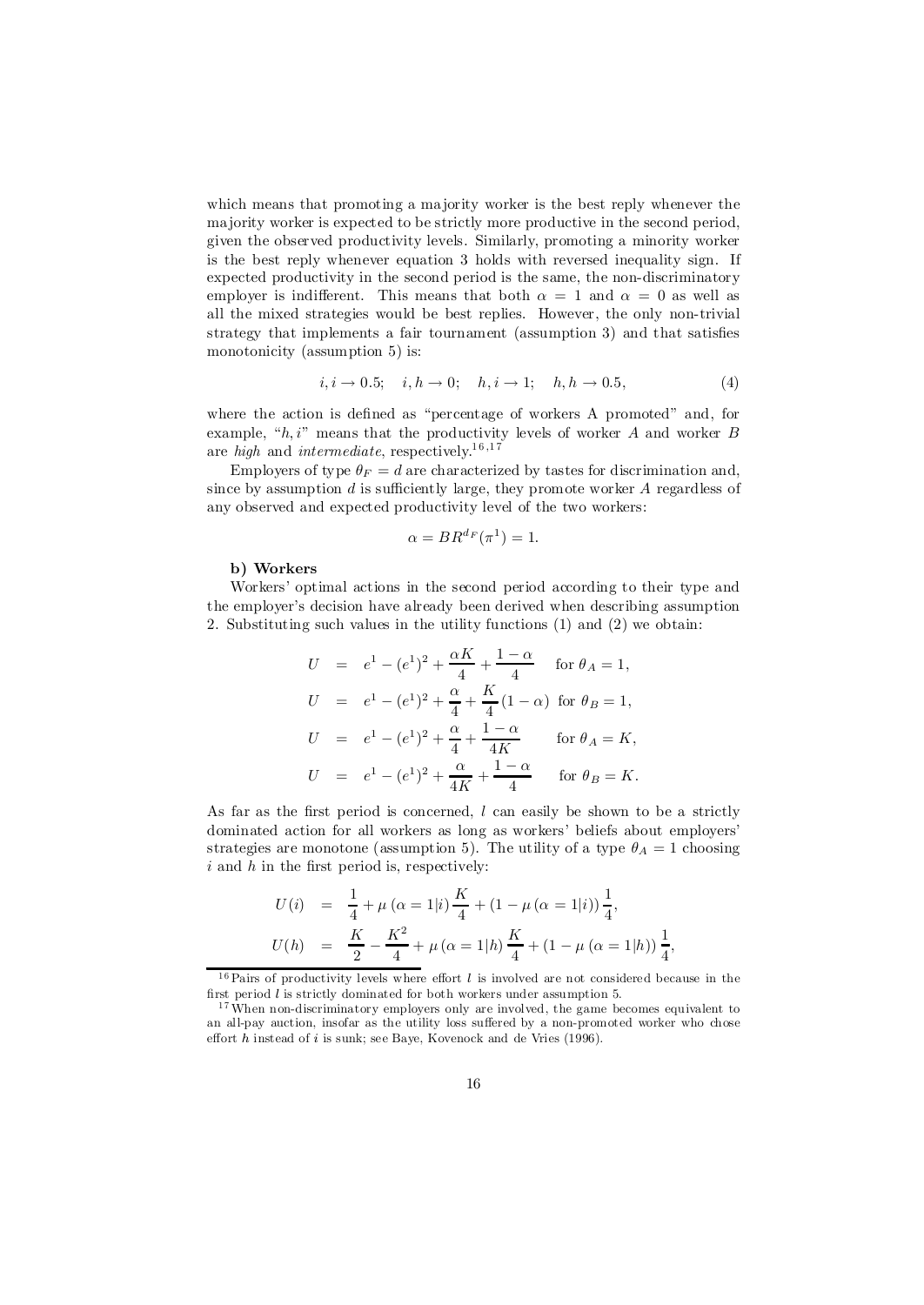where  $\mu$   $(\alpha = 1|i)$  and  $\mu$   $(\alpha = 1|h)$  are the subjective probabilities to be promoted when playing i and h, respectively.<sup>18</sup> Therefore, type  $\theta_A = 1$  will choose h in the first period if  $U(h) - U(i) > 0$ , which leads to

$$
\mu (\alpha = 1|h) - \mu (\alpha = 1|i) > (K - 1).
$$

Similarly,

- a worker  $\theta_B = 1$  will choose h if  $\mu(\alpha = 0|h) \mu(\alpha = 0|i) > (K 1);$
- a worker  $\theta_A = K$  will choose h if  $\frac{1}{K} (\mu (\alpha = 1|h) \mu (\alpha = 1|i)) > (K 1);$
- a worker  $\theta_B = K$  will choose h if  $\frac{1}{K} (\mu (\alpha = 0|h) \mu (\alpha = 0|i)) > (K 1)$ .

Note that when there is no chance of being promoted, the left-hand side of these equations vanishes and h can never be an optimal choice since  $K > 1$ .

## 4.2 Correctness of beliefs

Beliefs are *correct* whenever, for all the players of every type  $\theta$  of each population, the subjective probability distribution over opponents' type-strategy set coincides with the objective distribution. For instance,

$$
\mu^{\theta_A}(\theta_B, s_B, \theta_F, s_F) = \Pr(\theta_B, s_B, \theta_F, s_F)
$$
\n(5)

intuitively means that the probability assigned by players of type  $\theta$  of population A to every combination of opponents' type-strategy profile is correct.

Beliefs are not contradicted by the evidence whenever all the players' subjective probability to observe a particular distribution of histories  $\sigma$  coincide with its actual frequency. The subjective probability to observe  $\sigma$  is obtained summing up the probabilities attached to every combination of opponents' typestrategy profiles that would lead to a combination of observables equal to  $\sigma$ . It may happen that incorrect beliefs, i.e. beliefs which violate (??) for some type  $\theta$  or strategy s, are not contradicted by the evidence.<sup>19</sup>

# 4.3 Existence of the equilibria

This section focuses on the role of workers' expectations. Appropriate assumptions are imposed in order to neutralize all the other potential causes of unequal outcomes. In particular:

**Assumption 6:** Only minority workers' beliefs about employers' type may be wrong, while all the other beliefs are correct. In particular,

a)  $\mu^F(\cdot) = \mu^A(\cdot) = \Pr(\cdot)$  beliefs of both employers and workers A are correct;

<sup>&</sup>lt;sup>18</sup> In  $\mu(\alpha|\cdot)$ , the superscript identifying the type and population of the player is omitted in order to avoid a heavy notation.

<sup>&</sup>lt;sup>19</sup> The intermediate case, when beliefs are correct only as far as the behavioral rules are concerned, can be represented in the following way:

 $\mu^{\theta_{A}}(s_{B}, s_{F}|\theta_{B}, \theta_{F}) = \text{Pr}(s_{B}, s_{F}|\theta_{B}, \theta_{F})$  and  $\mu^{\theta_{A}}(\theta_{B}, \theta_{F}) \neq \text{Pr}(\theta_{B}, \theta_{F}).$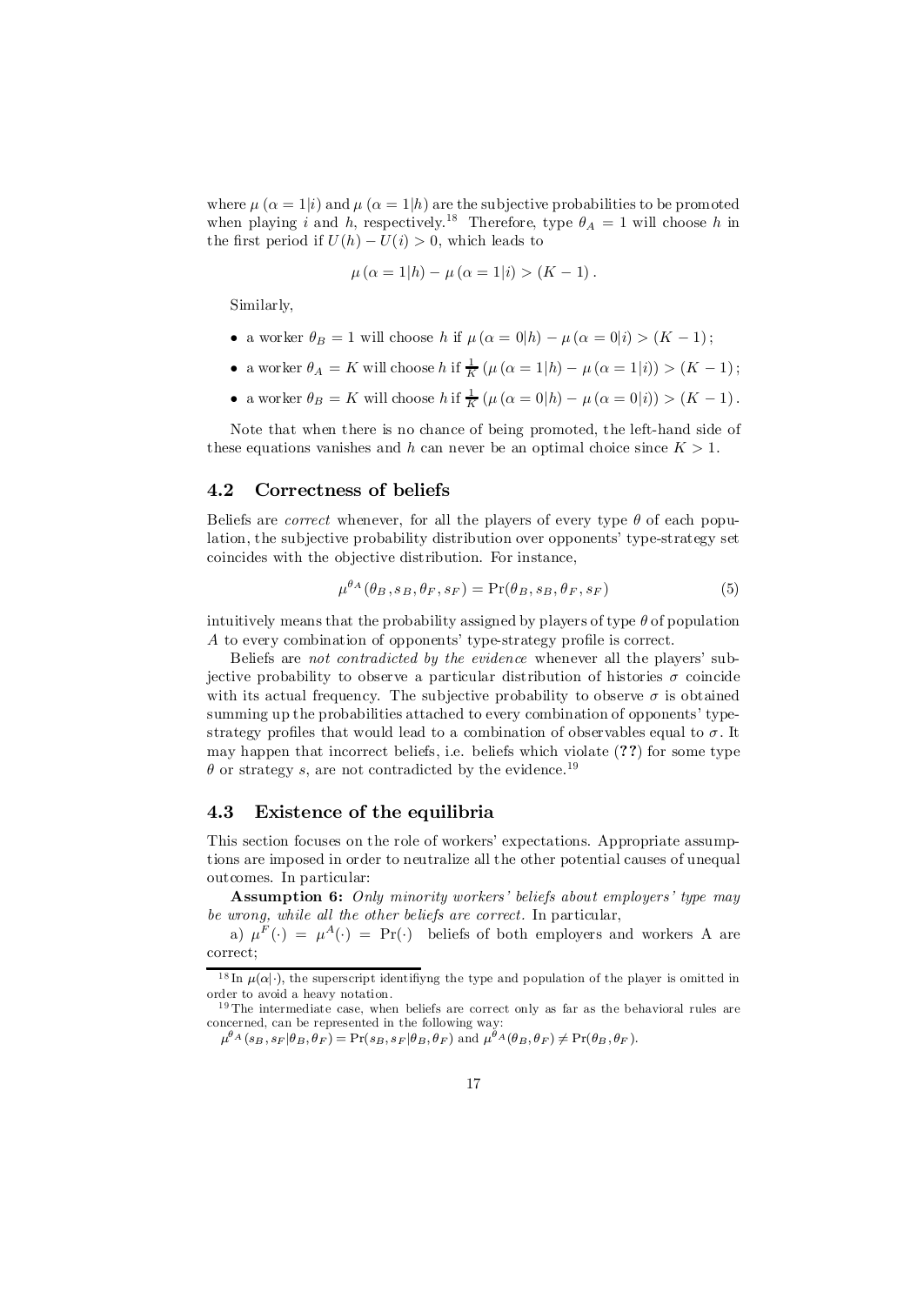b)  $\mu^B(\theta_A, s_A) = \Pr(\theta_A, s_A); \ \mu^B(\theta_B, s_B) = \Pr(\theta_B, s_B)$  beliefs of workers B concerning the type-strategy profile of both workers  $A$  and the other workers  $B$ are correct;

c)  $\mu^B(s_F|\theta_F) = \Pr(s_F|\theta_F)$  beliefs of workers B about employers' behavioral rules are correct.

Assumption 7: All workers B share the same beliefs about employers' type. This assumption is crucial for unequal outcomes to be produced by workers' expectations within this extremely simplified version of the model. In fact, a small fraction of minority workers with correct beliefs would be enough to falsify the wrong beliefs of the other workers of that population. This would be a serious problem if the goal of the model was to claim that workers' wrong expectations of being discriminated against are the only explanation for observed unequal outcomes. On the contrary, less ambitiously as well as much more realistically, the model is simply aimed at stressing that workers' expectations can play a relevant role. Such a goal is pursued in a way that isolates the role of workers' expectations as much as possible. Not surprisingly, equilibria are not robust to some perturbations like that implied by the relaxation of assumption 7, unless some additional degrees of freedom are allowed. This can be done by, for instance, allowing beliefs of workers  $B$  about some type-strategy profiles to differ as well, i.e. relaxing assumption 6b at the same time, or allowing more heterogeneity of fundamentals within the model.

Similarly, some of the other assumptions made so far are very convenient from the theoretical point of view, because they allow us to neutralize other causes of unequal outcomes. For instance, the assumption that the distribution of types is the same across populations of workers excludes any role of the human capital approach, while assumption 6a rules out statistical discrimination outcomes. 20 It deserves to be stressed once more that such assumptions are made with the only purpose to focus the theoretical analysis on the role of workers' expectations and not because the other causes of unequal outcomes are regarded as less important.

Considering the assumptions made so far, only one possible difference between workers A and workers B survives in the model: their expectations about employers' type. In particular, beliefs of workers  $B$  about employers' type may be correct  $\mu^B(\theta_F) = \Pr(\theta_F)$  or wrong  $\mu^B(\theta_F) \neq \Pr(\theta_F)$ , where  $\Pr(\theta_F)$  is the distribution of types within the population of employers. Proposition 1 and Proposition 2 contrast what happens in these two different situations, everything else being equal.

**Proposition 1** When expectations of workers B about employers' type are correct, a Perfect Bayes-Nash Equilibrium always exists where:

1) in the first period both types of population  $A$  choose the same actions of the corresponding type of population  $B$ .

2) the percentage of workers A promoted is equal to  $1 - 0.5 \Pr(\theta_F = 0)$ .

 $20$  The effect of discriminatory tastes has not been neutralized because it is straightforward to see what happens with or without imposing  $Pr(\theta_F = 0) = 1$  in Propostions 1 and 2.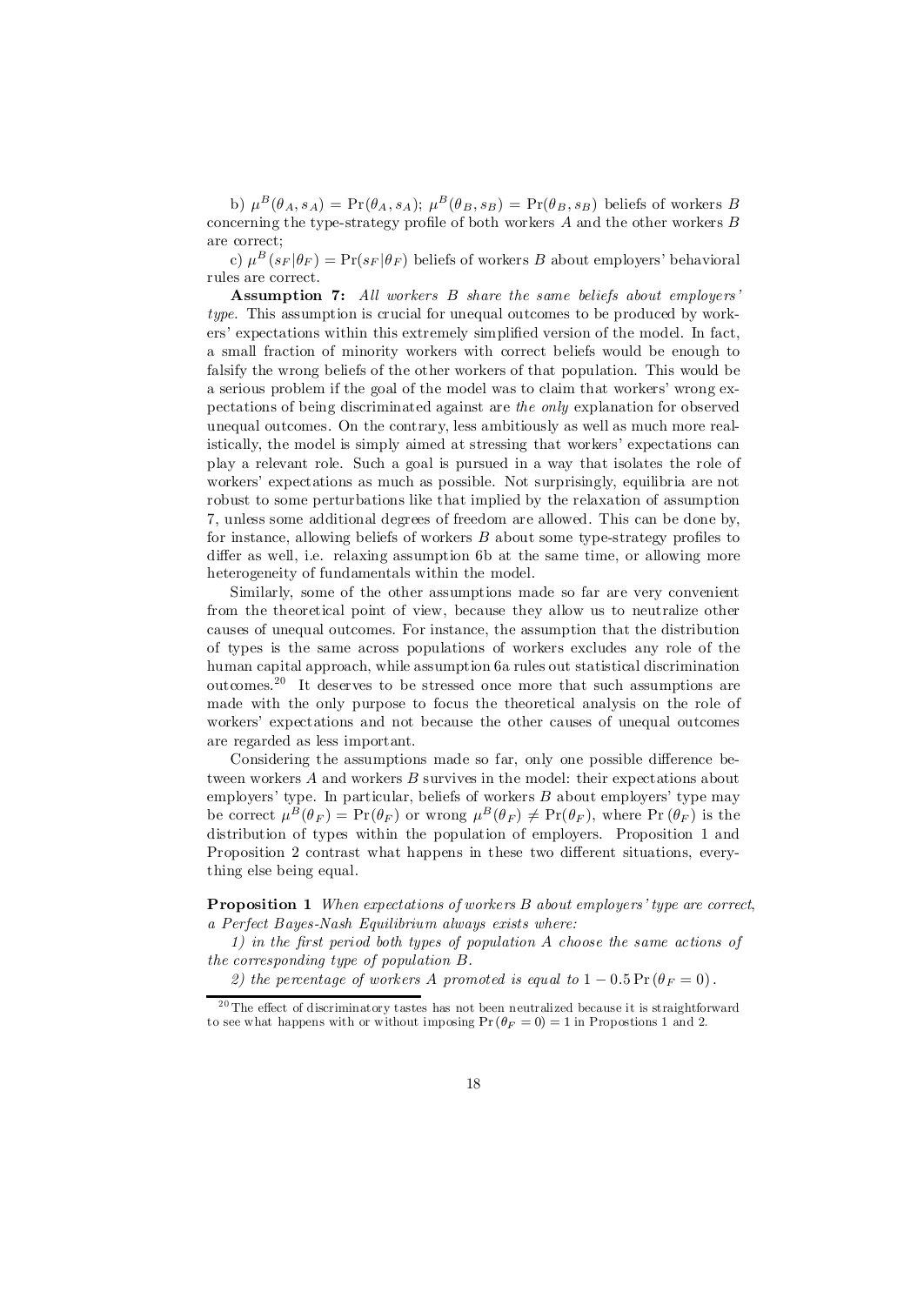When, in addition to assumption  $6$ , also expectations of workers  $B$  about employers' type are correct,  $\mu(\alpha|\cdot)$  can be substituted with  $Pr(\alpha|\cdot)$  for all players, and the conditions that make  $h$  the optimal choice in the first period become:

$$
\Pr(\alpha = 1|h) - \Pr(\alpha = 1|i) \ge K - 1 \quad \text{for } \theta_A = 1 \tag{6}
$$

$$
\frac{1}{K}(\Pr(\alpha = 1|h) - \Pr(\alpha = 1|i)) \ge K - 1 \quad \text{for } \theta_A = K \tag{7}
$$

$$
Pr(\alpha = 0|h) - Pr(\alpha = 0|i) \ge K - 1 \quad \text{for } \theta_B = 1
$$
 (8)

$$
\frac{1}{K} \left( \Pr\left( \alpha = 0 | h \right) - \Pr\left( \alpha = 0 | i \right) \right) \ge K - 1 \quad \text{for } \theta_B = K. \tag{9}
$$

Comparing the left-hand side of these equations, using assumption 5 (monotonicity of employer's strategies), it follows that

$$
\Pr(\alpha|h) - \Pr(\alpha|i) \ge \frac{1}{K} (\Pr(\alpha|h) - \Pr(\alpha|i)).
$$

In other words, there cannot be an equilibrium in which a worker with a higher cost of effort is more productive than a worker with a low cost of effort.

Let us try equation  $(4)$  as a candidate equilibrium strategy for the nondiscriminatory employers. Equation (4) establishes that the employer promotes the worker displaying the higher productivity in the first period, while a coin is tossed when productivity is the same. Proposition 1 considers a situation in which both types of population  $A$  choose the same action of the corresponding type of population  $B$ . There are three possible situations: a) all the workers choose h, b) all the workers choose i, c)  $e_{\theta=K}^1 = i$  and  $e_{\theta=1}^1 = h$ . Given that the distribution of types within populations is the same and that employer's beliefs about the distribution of workers' type are correct, in a) and b) the employer would be certainly indifferent. In c) an employer facing i, i or h, h is indifferent. while if  $h, i$  or  $i, h$  are observed, it is optimal to promote the worker who supplied the higher productivity, i.e. the "good" type. Hence the strategy is actually a best reply.

If there are non-discriminatory employers only, the equilibrium strategy (4) implies that for all workers

$$
Pr(\alpha = 1 | h) - Pr(\alpha = 1 | i) = 0.5.
$$

On the other hand, if there are also discriminatory employers:

$$
Pr(\alpha = 1|h) - Pr(\alpha = 1|i) = 0.5 Pr(\theta_F = 0).
$$
 (10)

Note that the incentive to supply  $h$  is the same for both populations even when there are discriminatory employers. This is intuitive, because the assumption that discriminatory employers always promote A makes the incentive to exert effort  $h$  proportional to the percentage of non-discriminatory employers. In the limit situation where there are only discriminatory employers, promotion stops being an incentive device for both populations, because the As are sure to be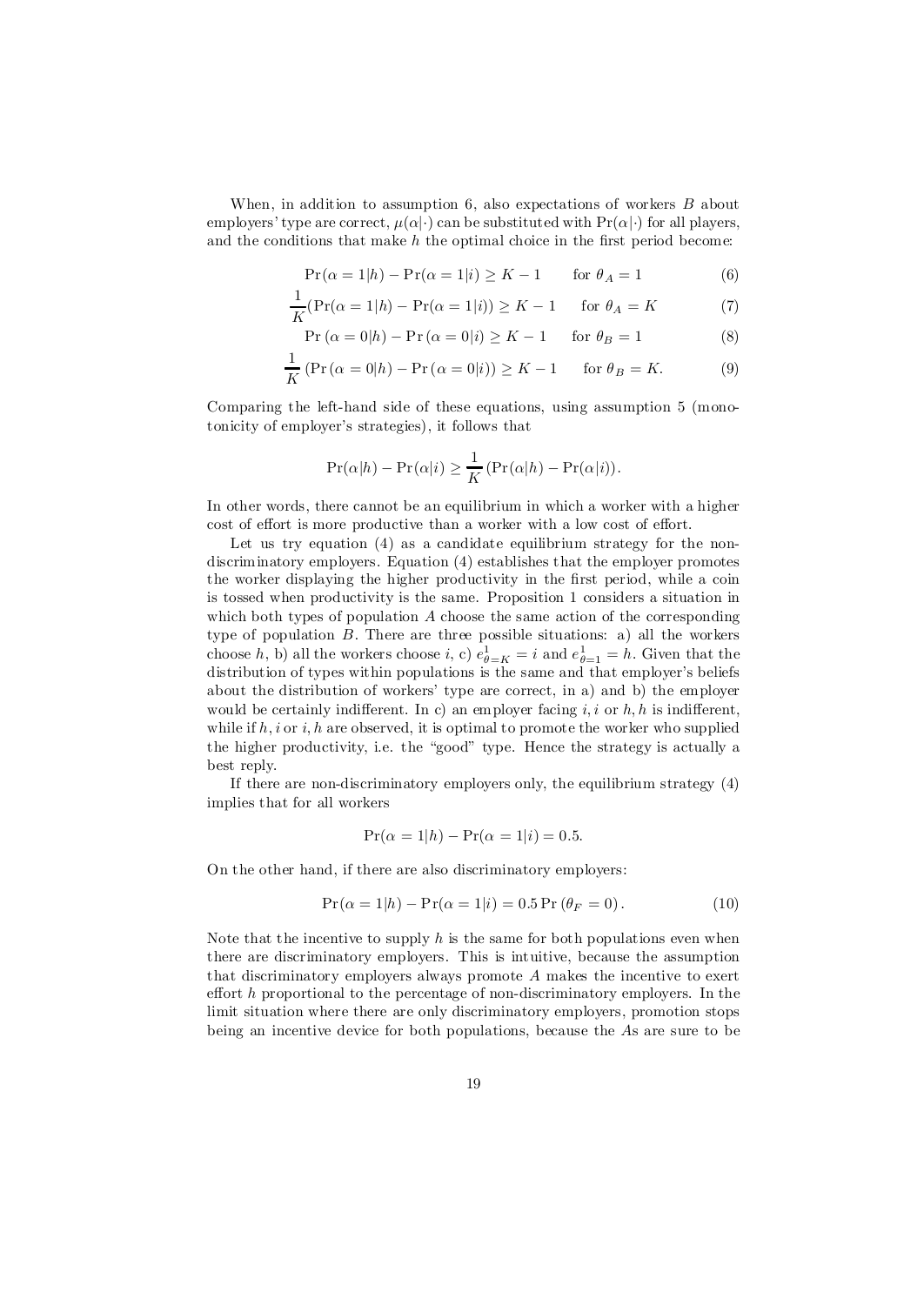promoted, while Bs have no chance. This parallels the finding within unfair tournaments that both agents exert the same level of effort in equilibrium.

Substituting the equation  $(10)$  into equations  $(6)-(9)$  above, the conditions that make  $h$  the optimal choice can be rewritten

$$
0.5 \Pr(\theta_F = 0) > K - 1 \text{ for workers } \theta_A, \theta_B = 1,
$$
  

$$
\frac{1}{K} 0.5 \Pr(\theta_F = 0) > K - 1 \text{ for worker } \theta_A, \theta_B = K.
$$

The presence of a strictly positive fraction of non-discriminatory employers is necessary for promotions to work as an incentive device. According to the parameter  $K$  different combinations of effort are observed in the first period, all representing a PBNE with the characteristics 1) and 2) of proposition 1 and consistent with the candidate equilibrium strategy for the employer proposed in  $(4).$ 

Regardless of the value of  $K$ , the fraction of workers  $A$  who are promoted is always  $1 - 0.5 \Pr(\theta_F = 0)$  and when  $\Pr(\theta_F = 0) = 1$ , i.e. when discriminatory tastes disappear, promotions are balanced across populations. In the second period, and in both populations, "good" workers who are promoted supply h; "bad" workers who are promoted as well as "good" workers who are not promoted supply  $i$ , while "bad" workers who are not promoted supply  $l$ .

The PBNE described in Proposition 1 are not unique. For instance, there are other PBNE associated with strategies of the employers different from  $(4)$ . Outcomes of these equilibria can differ from those characterized above. However, these other PBNE share the feature that, for every equilibrium with more than  $1 - 0.5 \Pr(\theta_F = 0)$  workers A promoted, there exists another equilibrium in which  $0.5 \Pr(\theta_F = 0)$  workers B are promoted.<sup>21</sup>

What changes if  $\mu^B(\theta_F) = \Pr(\theta_F)$  no longer holds and in particular when workers B overestimate the percentage of discriminatory employers? Beliefs about opponents' behavioral rules are still correct for all players by assumption. Hence, the equilibria that arise are still PBNE. Assuming that  $\mu^B(\theta_F) \neq \Pr(\theta_F)$ while assumption 6a still holds means that beliefs do not satisfy the Common Prior assumption anymore. As already mentioned, in this case beliefs about opponents' type may be not only incorrect but also contradicted by the evidence. However, Proposition 2 refers only to PBNE that are also SCE, i.e. where beliefs are not contradicted by the evidence.

**Proposition 2** If a Self-Confirming and Perfect Bayes-Nash Equilibrium exists when minority workers overestimate the percentage of discriminatory employers, *i.e.* when  $\mu^B(\theta_F = d) > \Pr(\theta_F = d)$ , it must be characterized by

1) all workers A supplying h and all workers B supplying i

2) only workers A being promoted.

 $21$  Characteristics of equilibria different from those proposed in Proposition 1 have been analyzed by means of simulations.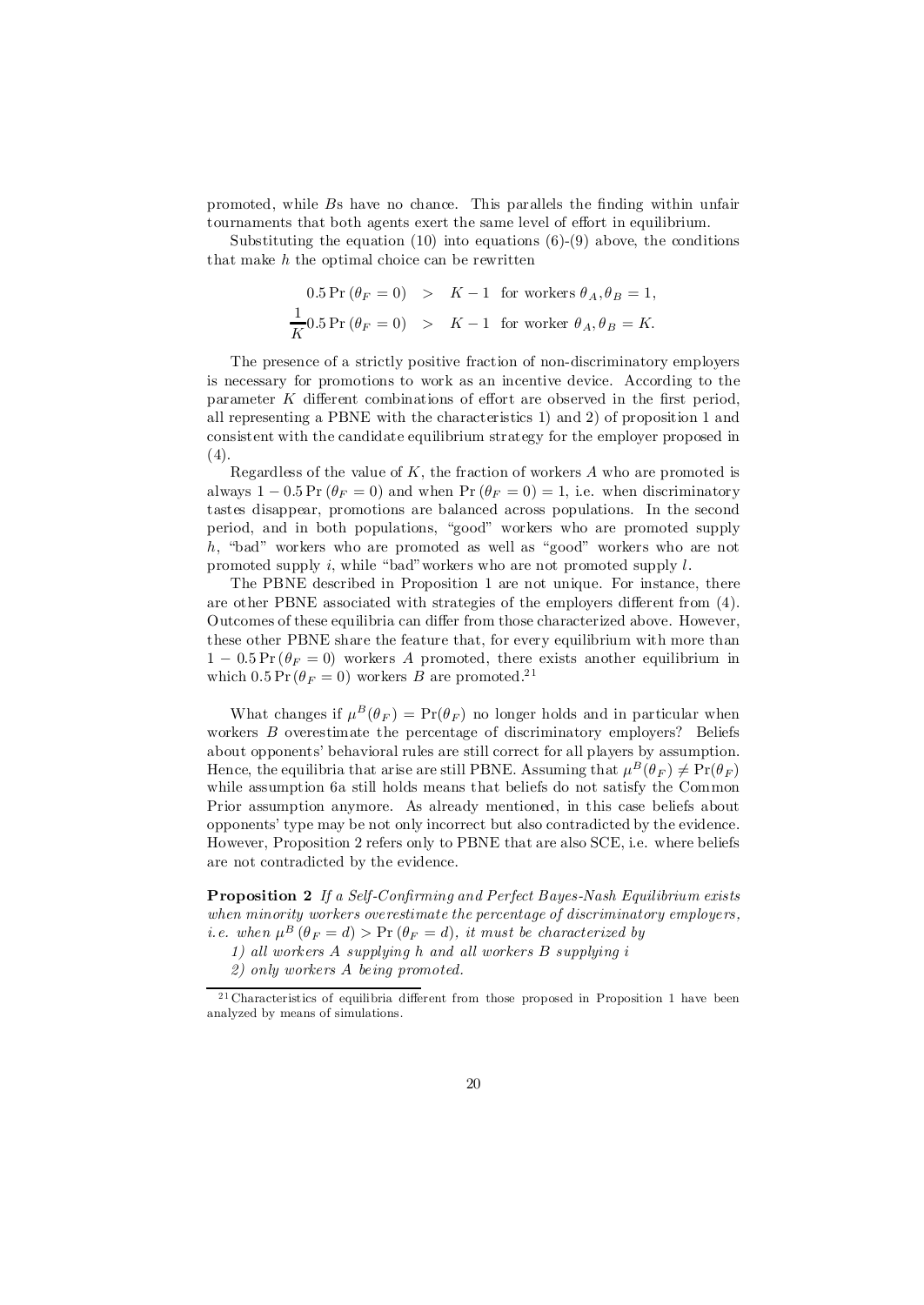### Conditions under which unequal outcomes arise in equilibrium.

For such an equilibrium to exist, conditions for the incentive of workers A to supply h do not change with respect to  $(6)$  and  $(7)$ . As far as workers B are concerned, instead, conditions (8) and (9) become:

$$
\mu^B \left( \alpha = 0 | h \right) - \mu^B \left( \alpha = 0 | i \right) \quad > \quad K - 1 \quad \text{for } \theta = 1,\tag{11}
$$

$$
\frac{1}{K} \left( \mu^B \left( \alpha = 0 | h \right) - \mu^B \left( \alpha = 0 | i \right) \right) \quad > \quad K - 1 \quad \text{for } \theta = K. \tag{12}
$$

The same strategy as in (4) for non-discriminatory employers, together with the assumption that discriminatory employers promote only workers  $A$ , implies that the gain in the probability of being promoted playing  $h$  instead of  $i$  is

$$
Pr(\alpha = 1|h) - Pr(\alpha = 1|i) = 0.5 Pr(\theta_F = 0),
$$
\n(13)

$$
\mu^{B}(\alpha = 0|h) - \mu^{B}(\alpha = 0|i) = 0.5\mu^{B}(\theta_{F} = 0), \qquad (14)
$$

for workers  $A$  and  $B$ , respectively.

Combining  $(8)$ ,  $(9)$ ,  $(11)$ ,  $(12)$ ,  $(13)$  and  $(2)$  the conditions that make h the optimal choice can be rewritten:

$$
0.5 \Pr(\theta_F = 0) \geq K - 1 \text{ for } \theta_A = 1,
$$
  
\n
$$
\frac{1}{K} 0.5 \Pr(\theta_F = 0) \geq K - 1 \text{ for } \theta_A = K,
$$
  
\n
$$
0.5\mu^B(\theta_F = 0) \geq K - 1 \text{ for } \theta_B = 1,
$$
  
\n
$$
\frac{1}{K} 0.5\mu^B(\theta_F = 0) \geq K - 1 \text{ for } \theta_B = K.
$$

According to the values taken by the parameter  $K$ , different situations emerge. The condition

$$
\frac{1 + \sqrt{1 + 2\Pr(\theta_F = 0)}}{2} \ge K \ge 1 + 0.5\mu^B(\theta_F = 0)
$$
 (15)

ensures that all workers  $B$  supply  $i$  and all workers  $A$  supply  $h$  in line with the first part of the proposition.<sup>22</sup> The fact that workers B overestimate the percentage of discriminatory employers is a necessary condition for these inequalities to  $hold.^23$ 

Since all the workers of population  $A$  supply  $h$  and all the workers of population B supply i, the employers' strategy  $(4)$  implies that only workers A are promoted (second part of the proposition). Such a strategy is in turn a best reply for the employers. The expected productivity in the second period being the same regardless of which worker is promoted, the employer is actually indifferent.

<sup>&</sup>lt;sup>22</sup> For instance, with  $K = 1.2$ , the inequalities are satisfied if at the same time  $\mu^B$  ( $\theta_F = 0$ ) < 0.4 and  $Pr(\theta_F = 0) \ge 0.5$ .

 $23$  The result that effort differs across otherwise identical workers because of their different beliefs, may also be interpreted as a formal justification for the existence of uneven touraments between ex ante equal workers.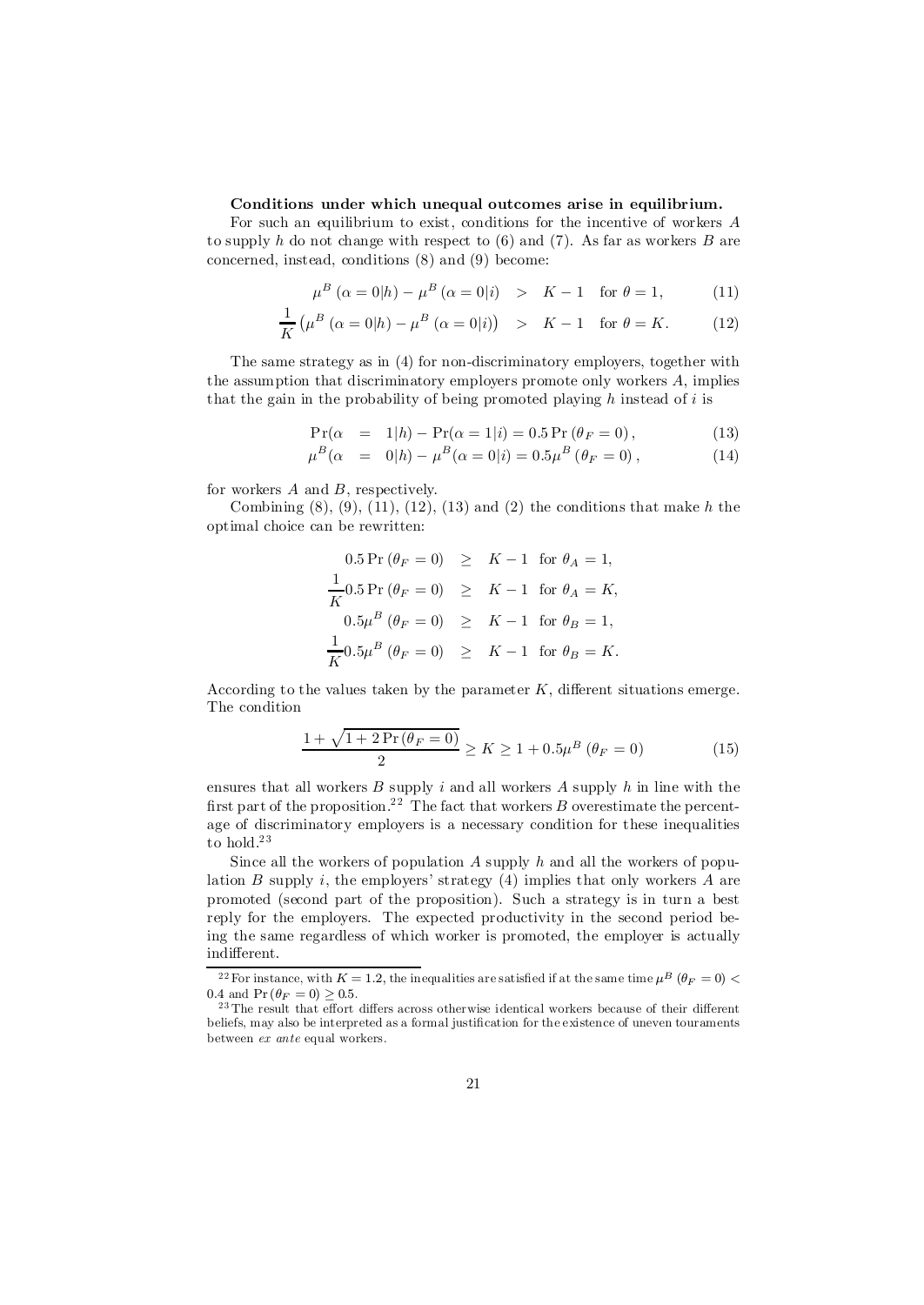#### Empiricism

Workers A and employers have correct beliefs about other players' typestrategy profiles. Hence, the objective distribution of observables coincides with the subjective distributions implied by their beliefs.

Wrong beliefs of workers  $B$  concern the employers' type only. Assumption 6b implies that their expected distributions of productivity (and therefore wages) within populations in the first period are correct. Associated with the observed outcome, "worker A supply  $h$  - worker B supply i," their correct beliefs about employers' strategies are associated with no worker B promoted even though their beliefs about employers' type are wrong. Finally, also the expected distribution of wages within populations in the second period is correct.

Uniqueness of unequal outcomes when  $\mu^B\left(\theta_F=d\right)$  >  $\Pr\left(\theta_F=d\right)$ 

Observe first that uniqueness refers to the vector of observables (productivity and promotions) and not to the array of strategies and beliefs that characterize an equilibrium. In other words, there can be many observationally equivalent equilibria, i.e. many arrays of strategies and beliefs that generate the same vector of observables. Moreover, the importance of the uniqueness of such equilibria does not go beyond the goal of addressing a possible question of the reader, who could otherwise reasonably wonder whether there are other equilibria and what characteristics they have. Needless to say, uniqueness relies upon the whole set of assumptions that have been made, not merely upon  $\mu^B(\theta_F=0) < \Pr(\theta_F=0).$ 

In order to show the uniqueness of the vector of observables described in Proposition 2, the first step is to delete all the combinations of productivity levels associated with the combination of strategies that have no chance of being chosen. <sup>24</sup> Among the various combinations of productivity levels that can be observed, it can be shown that  $\pi_A^1 = h, \pi_B^1 = i$  is the only one compatible with an employers' best response that does not falsify minority workers' wrong beliefs. A necessary condition for the wrong beliefs not to be contradicted is that also the non-discriminatory employers promote worker A after observing  $\pi_A^1 = h, \pi_B^1 = i.$ 

The hypotheses behind Propositions 1 and 2 differ only because of the expectations of workers B: In Proposition 1 their expectations are correct, while in Proposition 2 workers B are assumed to overestimate the percentage of discriminatory employers. Results differ considerably, with wrong expectations of being discriminated against leading to unequal outcomes with only workers A promoted.<sup>25</sup> Furthermore, nothing changes from the theoretical point of view

 $24$  For instance, given assumption 5, it cannot happen that a "bad" type of worker exerts a strictly higher effort than a "good" type of the same population in the first period. Furthermore,  $\mu^B(\theta_F = 0) < Pr(\theta_F = 0)$  implies that for a worker B it cannot be optimal to supply a strictly higher effort than the corresponding type of worker  $A$ , given that they share the same beliefs about employers' strategies (assumption 7).

 $25$  Observing only workers A promoted is certainly a knife-edge result. This is due to the strong assumptions made throughout the chapter. Having more than two types of workers, for instance, makes it possible to observe equilibria in which the fraction of workers A promoted is greater than that of the corresponding PBNE with Common Prior, but lower than one.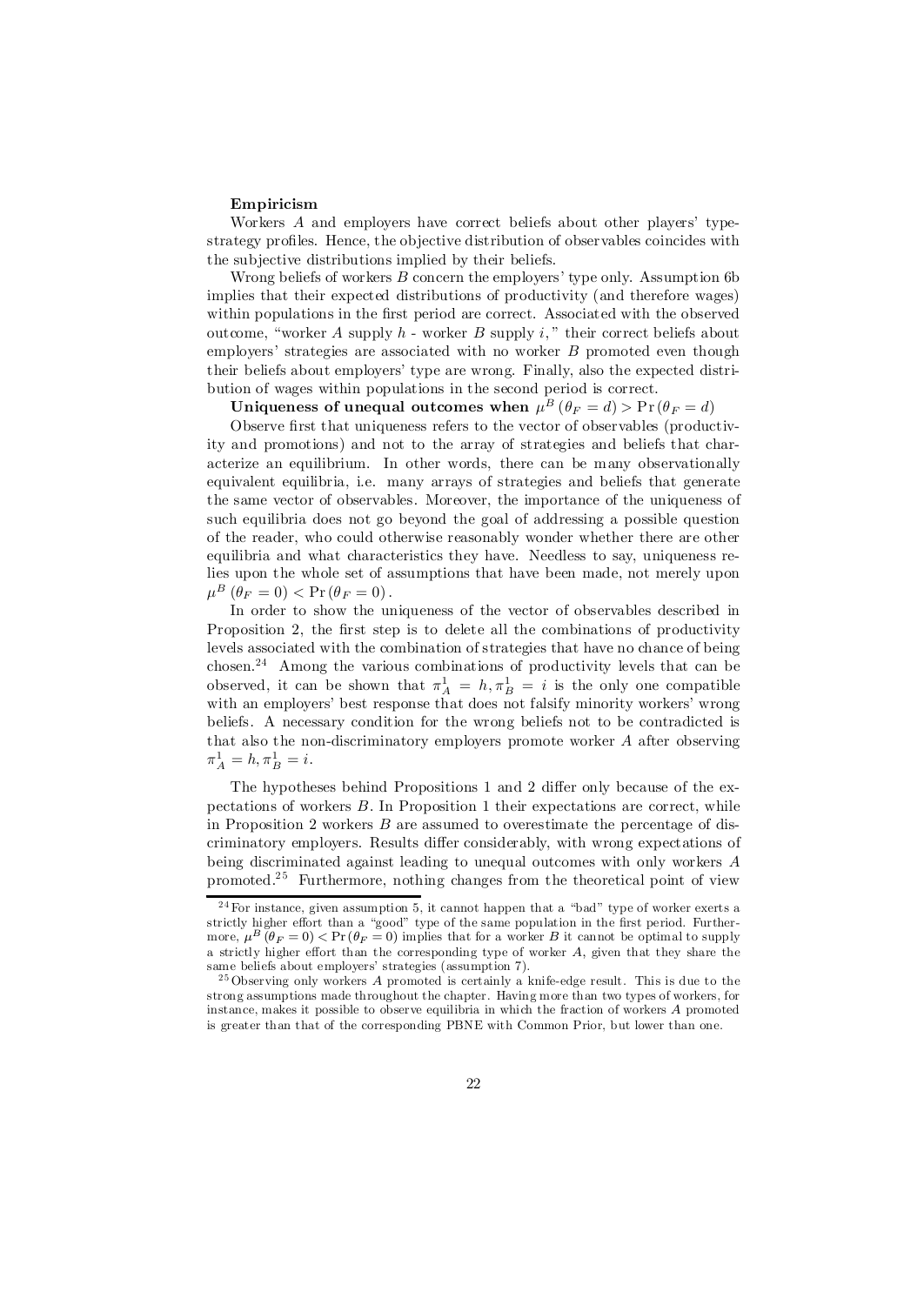when it is assumed that  $Pr(\theta_F = d) = 0$  (absence of discriminatory employers). meaning that workers' expectations can be a "stand alone" source of unequal outcomes.

Minority workers do not "test" their beliefs, meaning that they do not verify whether the employers would have promoted them had they chosen higher effort. The reason is that no single worker has any incentive to experiment, because his observation would have a negligible information value. Only if a sufficiently large fraction of minority workers experiments with exerting high effort can the initial beliefs be contradicted, but this cannot happen because of a "free-riding" problem.

Comparing results in Proposition 1 with what happens in Proposition 2, it turns out that workers  $B$  are worse off while workers  $A$  are better off, because of the change in the probability of being promoted that become more favorable for the latter. Also employers are worse off. Being proportional to workers' productivity, profits are lower in the first period given that workers  $B$  supply  $i$ rather than  $h$  while profits do not change in the second period.

# 4.4 Policy implications

Trial work periods can be an effective policy tool to break down statistical discrimination outcomes, i.e. a situation where employers' wrong beliefs are self-confirming. On the contrary, the equilibria described in Proposition 2 are robust to trial work periods, for the simple reason that trial work periods affect employers' expectations rather than workers' expectations. As long as minority workers think they are discriminated against, during the trial work period they will display a lower productivity. At the end of the first period of the game, which can be regarded as a long trial work period, employers observe workers A supplying a higher output and promote them even though there is no bias, either statistical or driven by tastes, against the minority.

Quotas can also be implemented to correct unequal outcomes. Although they effectively increase the number of minority workers promoted, they do so without affecting the mechanism that generates unequal outcomes in the equilibria of Proposition 2. The simplest way to implement quotas is to say that at least a percentage  $q > 0$  of minority workers must be promoted, with  $q$  known by all players. In this model, given that only one worker from each population participates in every constituent game, such a result can be obtained by imposing a lottery on the employers. The outcomes of this lottery are that with probability  $q$  employers are forced to promote the minority worker, while with probability  $1-q$  they are free to choose according to their preferences and updated beliefs. Paradoxically, after the introduction of quotas workers  $B$  are less likely to exert effort h in the first period. In fact, conditions for h being an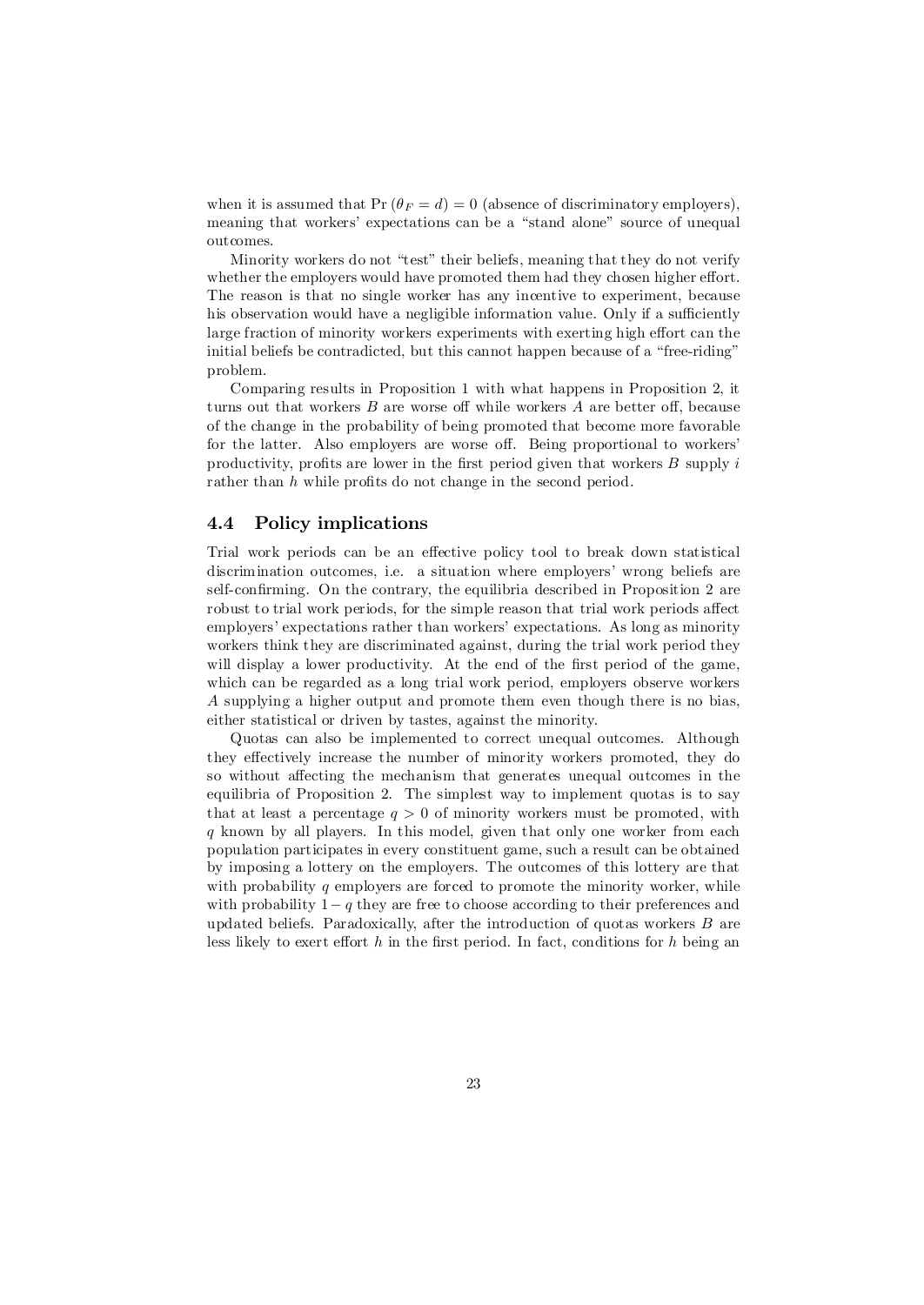optimal choice become: 2 6

$$
(1-q)0.5\mu^{B} (\theta_{F} = 0) \ge (K-1) \text{ for } \theta_{B} = 1,
$$
  

$$
(1-q)\frac{1}{K}0.5\mu^{B} (\theta_{F} = 0) \ge (K-1) \text{ for } \theta_{B} = K.
$$

The same happens for workers A:

$$
(1 - q)0.5 \Pr(\theta_F = 0) \ge (K - 1) \text{ for } \theta_A = 1,
$$
  

$$
(1 - q)\frac{1}{K}0.5 \Pr(\theta_F = 0) \ge (K - 1) \text{ for } \theta_A = K.
$$

If for workers A it is still optimal to supply h, nothing changes with respect to Proposition 2, except that now all players correctly expect that  $q$  minority workers will be promoted. For minority workers to realize that they are overestimating the percentage of discriminatory employers, the only way is to impose a  $q$  "big enough" to make (one or both types of) workers  $A$  choose i instead of h: At that point, the number of minority workers who are promoted will be strictly greater than q, thus contradicting their beliefs.<sup>27</sup> It is worth noting that the price for such a result, when achievable, is that both majority workers and employers are strictly worse off with the introduction of quotas, which probably makes it not rather difficult to implement. A similar trade-off between equity and efficiency associated with affirmative action programs can also be found within uneven tournaments. Experimental evidence, however, does not provide support for such a trade-off.<sup>28</sup>

Dealing with feedback effects models, Cain (1986) raises a concern which also applies to this model and, more generally, to all the models displaying multiple equilibria some of which are suboptimal:

"a model's predicted consequences from a favorable shock are so obviously beneficial to the group discriminated against and to employers that is difficult to see why the upward spiral would not quickly be initiated by group intervention."

This argument suggests that it should not be difficult to break down unequal outcomes based on workers' expectations, and this is certainly true as far as the mathematics of the model is concerned. Many devices can perform this task, like a subsidy to minority workers who exert effort  $h$ , or a free insurance that pays back the money equivalent of the utility loss suffered by minority workers who supplied a high effort without being promoted, and so on. However, these devices do not seem to have an intuitive counterpart on the field. The

 $^{26}$  Notice that the LHS is negatively correlated with q.

 $27$  It is problematic to provide a sensible translation of "big enough," since this threshold, depending on many factors, varies considerably. For instance, in a situation without discriminatory tastes and  $K = 1.2$ , i.e. around the middle of the range that makes it optimal for both types of worker A to exert h, even imposing balanced promotions, i.e.  $q = 0.5$ , is not enough to break down the mechanism behind unequal outcomes based on workers' expectations.

<sup>28</sup> See Schotter and Weigelt (1992) and Corns and Schotter (1999).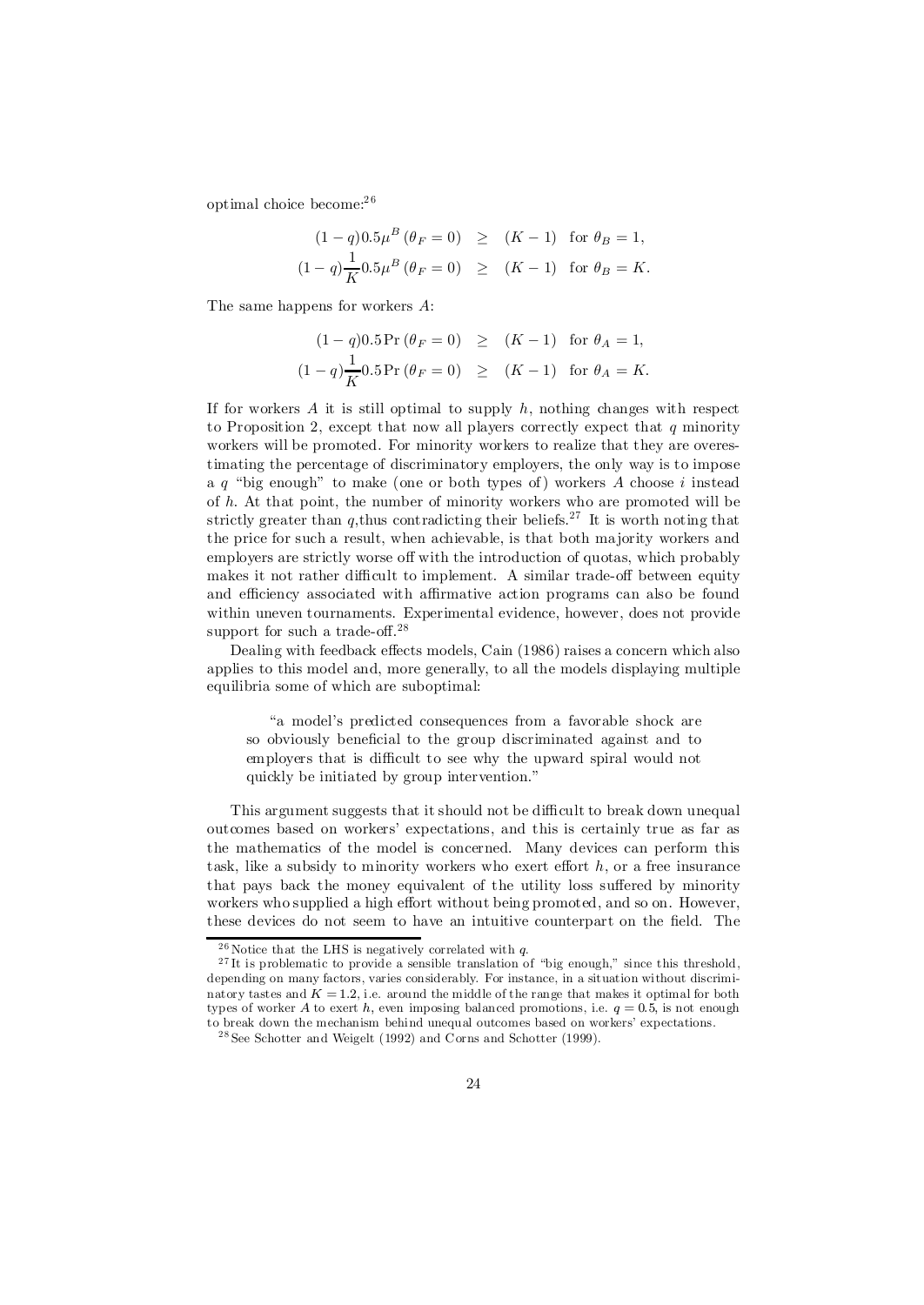bottom line is that, in line with Coate and Loury (1993), the best way to correct unequal outcomes is to modify the expectations of minorities.<sup>29</sup> Policy tools which do not change the expectations of minorities are either ineffective or very difficult to implement. Filippin (2003b) presents a laboratory experiment that provides empirical evidence supporting the importance of workers' expectations as a source of unequal outcomes.

# 5 Conclusions

The goal of this paper is to set up a model where the preferences and beliefs of both sides of the labor market matter. A framework is obtained where most of the contributions to the discrimination literature can be nested. Moreover, the role of workers' expectations, almost neglected in the literature, can be analyzed. A game of incomplete information is presented, showing that ex ante identical groups of workers may be characterized by unequal outcomes in equilibrium because of their different beliefs. The importance of workers' expectations can be appreciated by comparing the distribution of promotions that arises when minority workers overestimate the percentage of discriminatory employers with a situation in which such beliefs are correct ceteris paribus. With the purpose of testing workers' expectations as a "stand alone" mechanism, the comparison is made by imposing appropriate assumptions that rule out other possible sources of unequal outcomes.

Unequal outcomes may arise due to workers' expectations. In this situation what happens is that wrong beliefs of being discriminated against are selfconfirming. Minority groups who expect of being discriminated against supply less effort on average, because of a lower expected return. This induces a lower percentage of promotions within minority workers, even though employers do not discriminate against them either directly or statistically. Nevertheless, unbalanced promotions are consistent with their beliefs that there are employers with discriminatory tastes. This mechanism implies that workers' expectations of being discriminated against are important in reducing the effectiveness of promotion as an incentive device and they can contribute to the puzzling long-run persistence of cumulative discrimination.

Minority workers do not "test" their beliefs, meaning that they do not verify whether the employers would have promoted them had they chosen higher effort. The reason is that no single worker has any incentive to experiment, because his observation would have a negligible information value. Moreover, trial work periods, which can break down statistical discrimination outcomes, are not an effective policy tool as long as workers have expectations of employers' discriminatory tastes. Furthermore, wrong beliefs of minority workers are unlikely to be modified by the introduction of quotas. The game suggests that the best way to get rid of unequal outcomes driven by workers' expectations is by using beliefs themselves as a target.

 $29$  For instance, Gay Pride can also be thought of as a device that reduces the sexual minorities' expectations of being discriminated against in the labor market.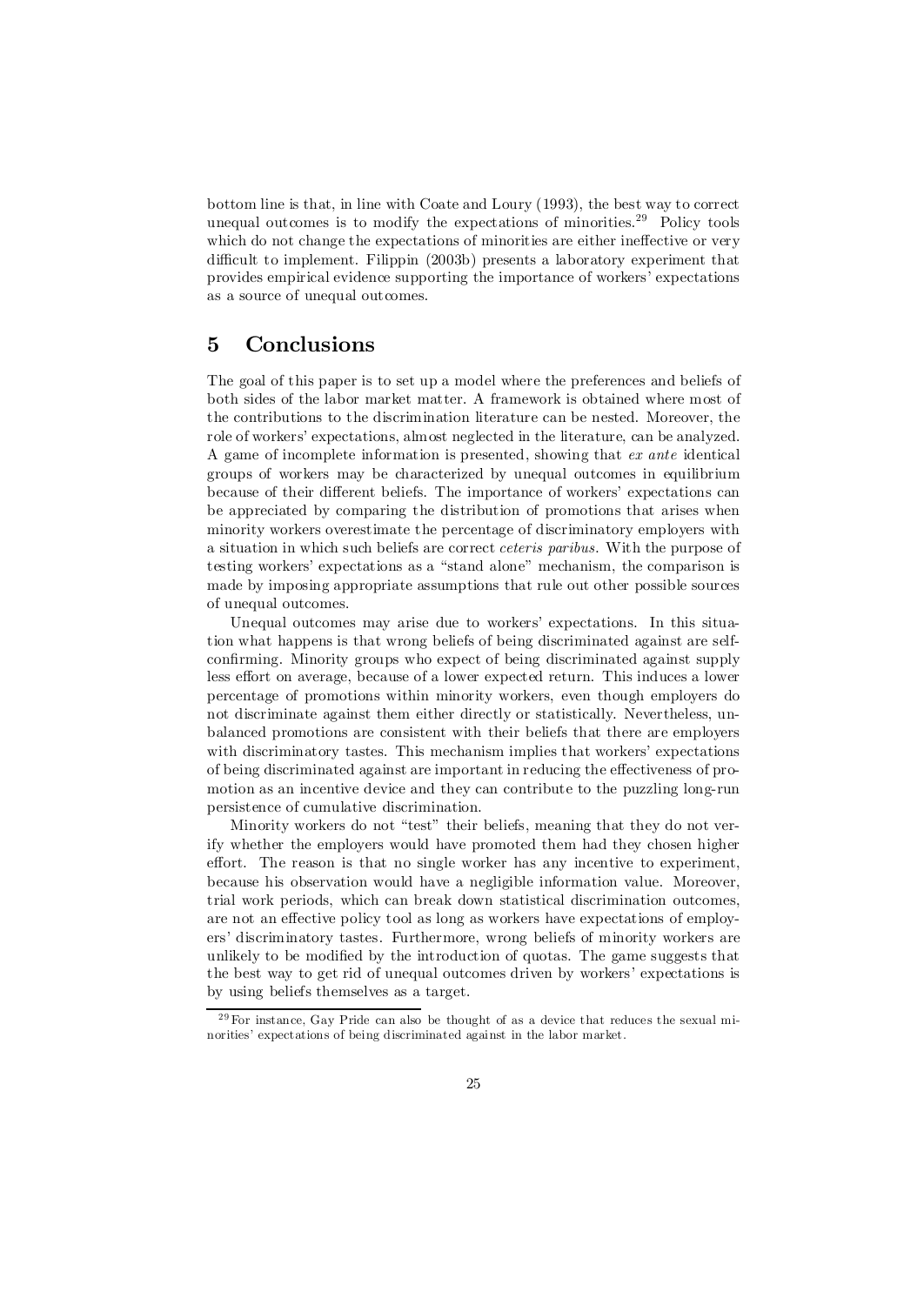# References

- [1] AIGNER, D.J. AND G.G. CAIN (1977): "Statistical Theories of Discrimination in Labor Markets," Industrial and Labor Relations Review, 30:2, 175-87.
- [2] ARROW, K.J. (1973): "The Theory of Discrimination" in *Discrimination* in Labor Markets ed. by O. Ashenfelter and A. Rees. Princeton: Princeton University Press, 3-33.
- [3] Battigalli, P. (1987): Comportamento Razionale ed Equilibrio nei Giochi e nelle Situazioni Sociali, unpublished dissertation, Universita' Bocconi, Milano.
- [4] BATTIGALLI, P. AND D. GUAITOLI (1997): "Conjectural Equilibria and Rationalizability in a Game with Incomplete Information," in Decisions, Games and Markets edited by P. Battigalli, A. Montesano and F. Panunzi. Dordecht: Kluwer Academic Publishers, 97-124.
- [5] BAYE, M.R., D. KOVENOCK AND C.G. DE VRIERS (1996): "The All-Pay Auction with Complete Information," Economic Theory, 8, 291-305.
- [6] Becker, G.S. (1957): The Economics of Discrimination. Chicago: University of Chicago Press.
- [7] ———— (1985): "Human Capital, Effort and the Sexual Division of Labor," Journal of Labor Economics, 3, S33-S58.
- [8] Blau, F.D., M.A. Ferber and A. E. Winkler (2002): The economics of Women, Men and Work. Upper Saddle River, NJ: Prentice Hall.
- [9] Blau, F.D. and C.L. Jusenius (1976): "Economists' Approaches to Sex Segregation in the Labor Market: An Appraisal," in Women and the Workplace ed. by M. Blaxall and B. Reagan. Chicago: University of Chicago Press, 181-99.
- [10] Breen R., and C. Garcia-Penalosa (2002): "Bayesian Learning and Gender Segregation," Journal of Labor Economics, 20:4, 899-922.
- [11] CAIN, G.G. (1986): "The Economic Analysis of Labor Market Discrimination: a Survey," in *Handbook of Labor Economics*, ed. by O. Ashenfelter and R. Layard. Amsterdam: North Holland, 693-785.
- [12] COATE, S. AND G.C. LOURY (1993): "Will Affirmative-Action Policies Eliminate Negative Stereotypes?," American Economic Review, 83:5, 1220- 40.
- [13] CORNS, A. AND A. SCHOTTER (1999): "Can Affirmative Action be Cost Effective? An Experimental Examination of Price-Preference Auctions," American Economic Review, 89, 291-305.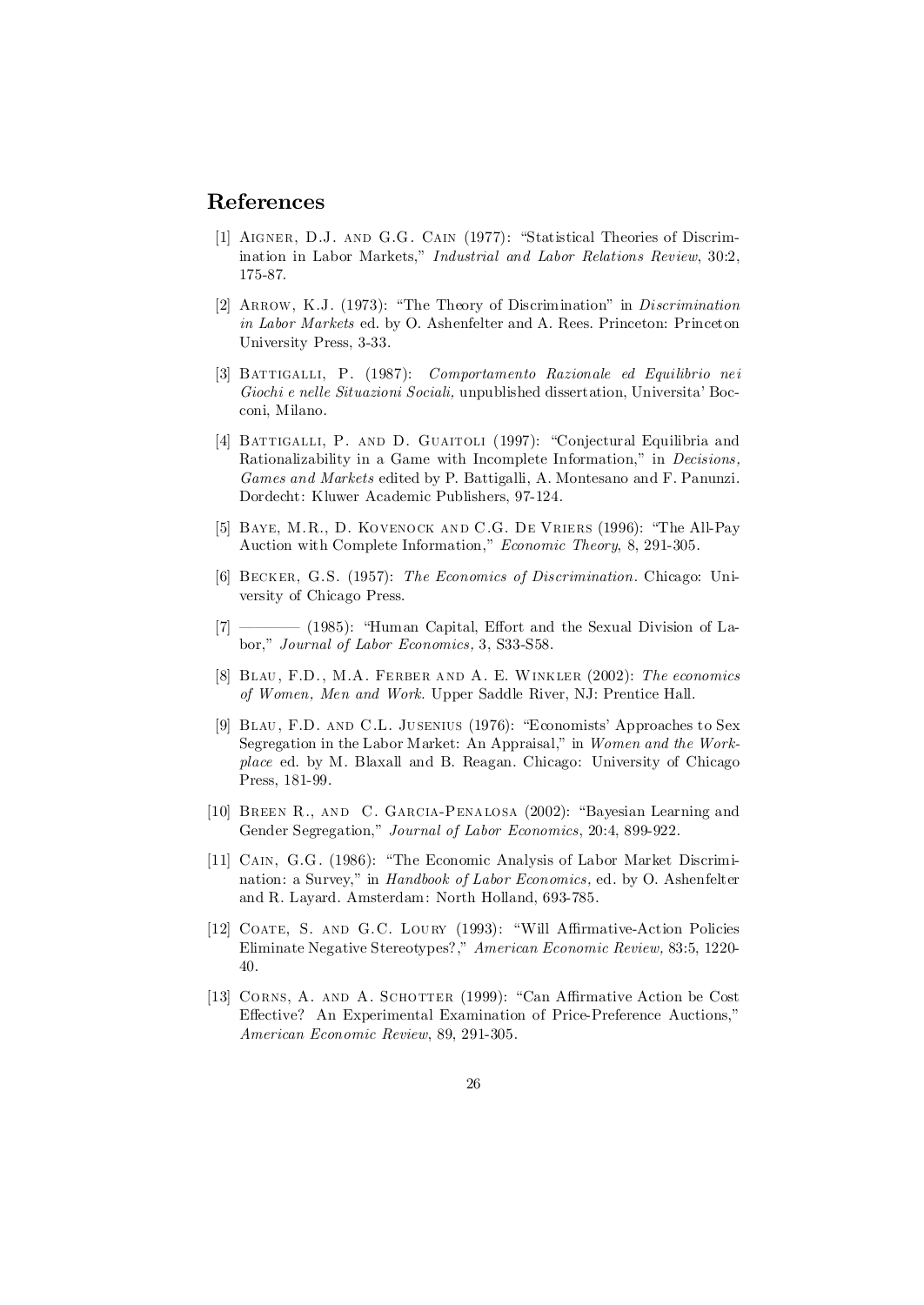- [14] Dekel, E., D. Fudenberg and D.K. Levine (2003): "Learning to Play Bayesian Games," Games and Economic Behavior, forthcoming.
- [15] FERBER, M.A. AND H.M. LOWRY (1976): "The Sex Differential in Earnings: A Reappraisal," Industrial and Labor Relations Review, 29, 377-87.
- [16] FILIPPIN, A. (2003): "A Generalization of the Self-Confirming Equilibrium Concept," mimeo.
- [17] ———— (2003b): "Discrimination and Workers' Expectations: Experimental Evidence," mimeo.
- [18] Filippin, A. and A. Ichino (2003): "Gender Wag Gap in Expectations and Realizations," mimeo.
- [19] Fryer, R. (2003): "A Dynamic Theory of Statistical Discrimination," mimeo.
- [20] FUDENBERG, D. AND D.K. LEVINE (1993): "Self-Confirming Equilibrium," Econometrica, 61:3, 523-545.
- $[21]$  ———— (1998): The Theory of Learning in Games. Cambridge and London: MIT Press.
- [22] Lazear, E. and S. Rosen (1981): "Rank-Order Tournaments as Optimum Labor Contracts," Journal of Political Economy, 89, 841-864.
- [23] Mincer, J. and S. Polacheck (1974): "Family investments in Human Capital: Earnings of Women," Journal of Political Economy, 82:2, 76-108.
- [24] MORO, A., AND P. NORMAN (2003): "A General Equilibrium Model of Statistical Discrimination," Journal of Economic Theory, forthcoming.
- [25] Myrdal, G. (1944): An American dilemma. New York: Harpher & Brothers.
- [26] O'Keeffe, M., W. K. Viscusi, and R. J. Zeckhauser (1984): "Economic Contests: Comparative Reward Schemes," Journal of Labor Economics, 2:1, 27-56.
- [27] Phelps, E.S. (1972): "The Statistical Theory of Racism and Sexism," American Economic Review, 62:4, 659-661.
- [28] SCHOTTER, A. AND K. WEIGELT (1992): "Asymmetric Tournaments, Equal Opportunity Laws, and Affirmative Action: Some Experimental Results," Quarterly Journal of Economics, 107, 511-39.
- [29] Spence, M.A. (1973): "Job Market Signaling," Quarterly Journal of Economics, 87:3, 355-374.